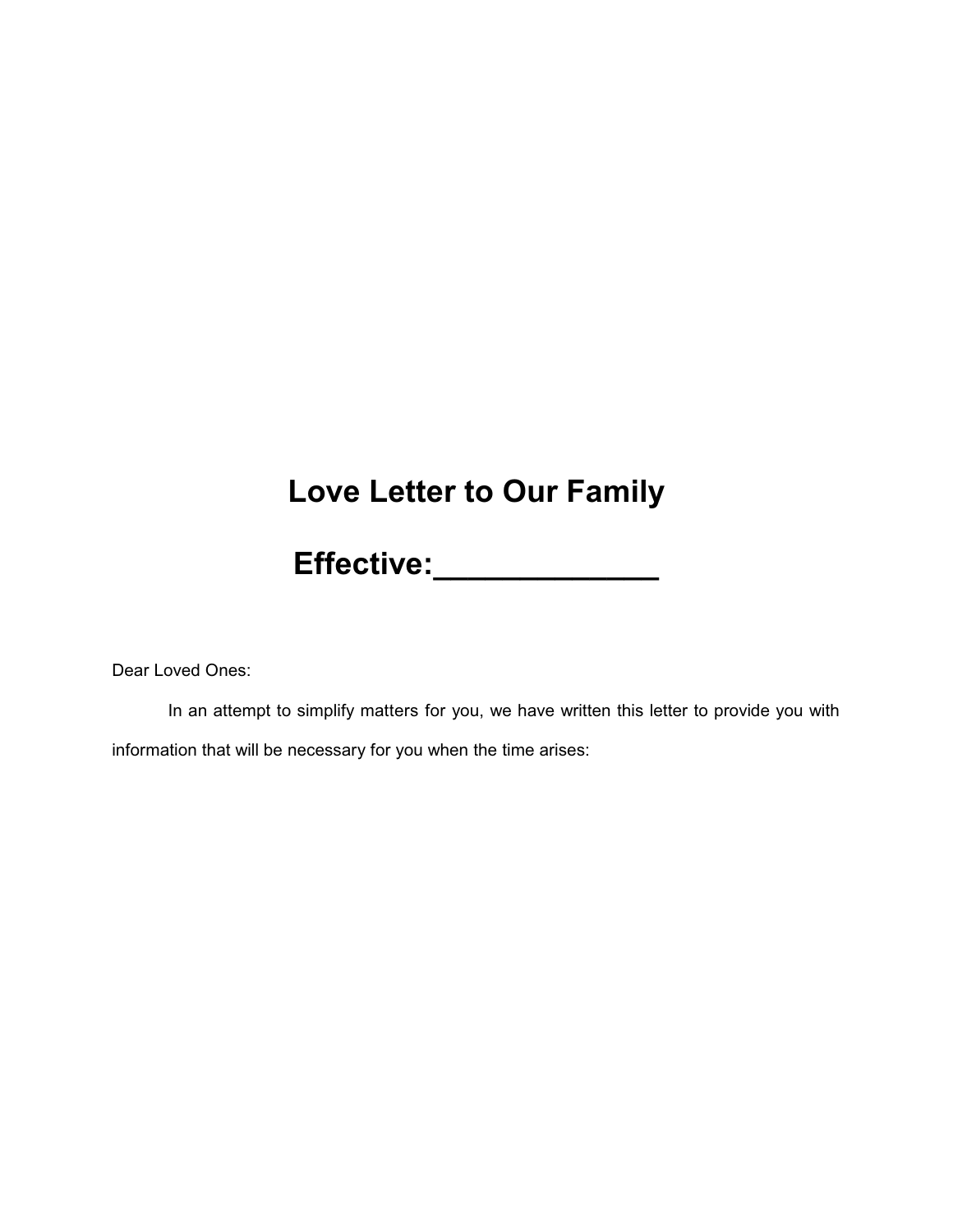#### **ADVISORS**

Some of the people you will need to contact are listed below:

| <b>Attorney:</b>                                                                                                                                                                                                                        |  |
|-----------------------------------------------------------------------------------------------------------------------------------------------------------------------------------------------------------------------------------------|--|
|                                                                                                                                                                                                                                         |  |
|                                                                                                                                                                                                                                         |  |
| <b>Accountant:</b>                                                                                                                                                                                                                      |  |
|                                                                                                                                                                                                                                         |  |
| Phone No.: ___________________________________                                                                                                                                                                                          |  |
| <b>Employer (or Former Employer):</b>                                                                                                                                                                                                   |  |
|                                                                                                                                                                                                                                         |  |
|                                                                                                                                                                                                                                         |  |
| <b>Insurance Agent:</b>                                                                                                                                                                                                                 |  |
|                                                                                                                                                                                                                                         |  |
|                                                                                                                                                                                                                                         |  |
| <b>Financial Advisor:</b>                                                                                                                                                                                                               |  |
|                                                                                                                                                                                                                                         |  |
|                                                                                                                                                                                                                                         |  |
| Other:<br>Name: Name: Name: Name: Name: Name: Name: Name: Name: Name: Name: Name: Name: Name: Name: Name: Name: Name: Name: Name: Name: Name: Name: Name: Name: Name: Name: Name: Name: Name: Name: Name: Name: Name: Name: Name: Name: |  |
|                                                                                                                                                                                                                                         |  |
|                                                                                                                                                                                                                                         |  |
| Other:                                                                                                                                                                                                                                  |  |
|                                                                                                                                                                                                                                         |  |
|                                                                                                                                                                                                                                         |  |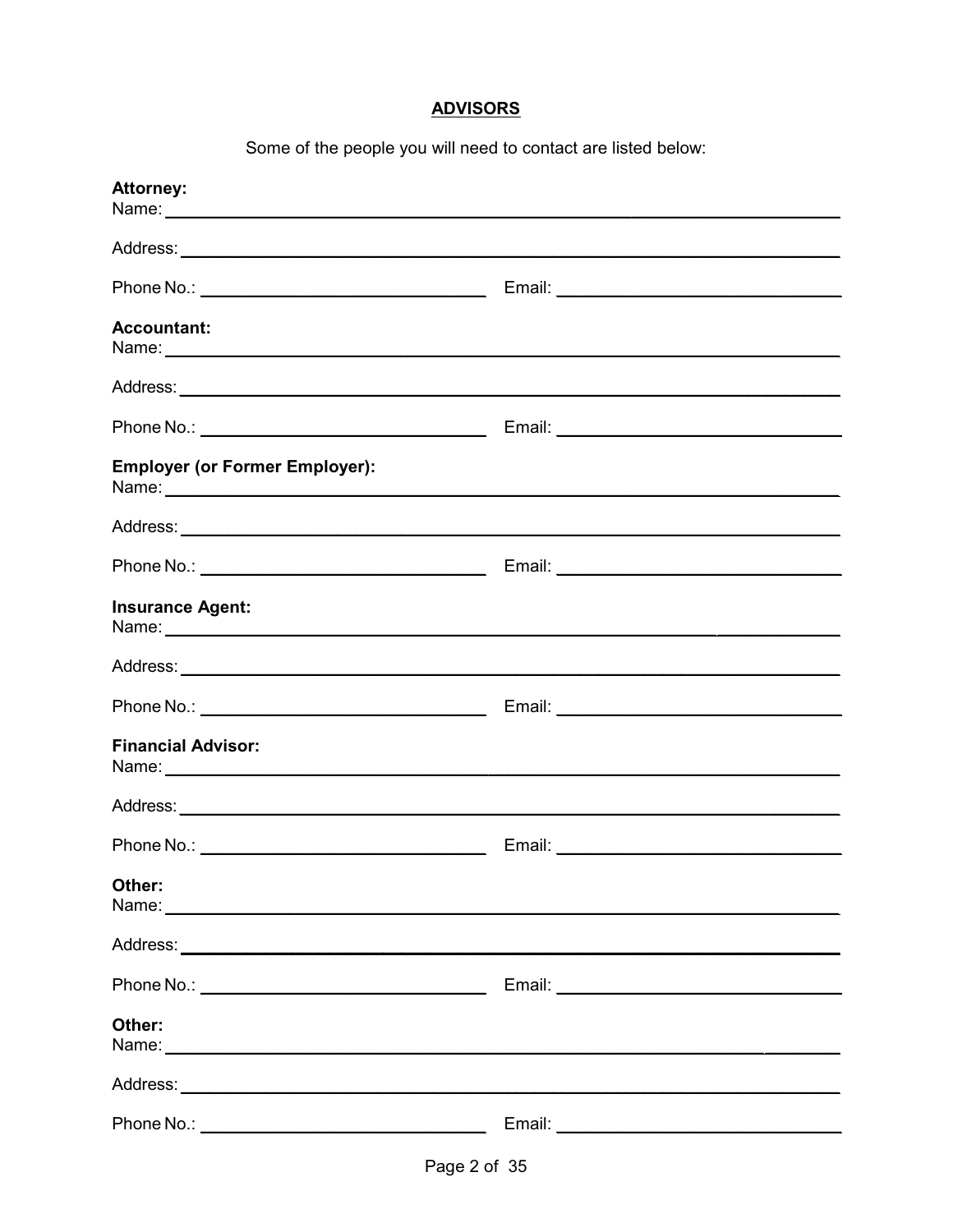#### **ASSETS**

We have the following annuities and/or retirement account(s) (i.e. IRA, 401(k), Profit Sharing):

| Account Balance as of $(\_\_\_\_\_\_\_\_\_\_\_\_\_\_\_$   |  |
|-----------------------------------------------------------|--|
|                                                           |  |
|                                                           |  |
|                                                           |  |
|                                                           |  |
|                                                           |  |
| Account Balance as of $(\_\_\_\_\_\_\_\_\_\_\$ :          |  |
|                                                           |  |
|                                                           |  |
|                                                           |  |
|                                                           |  |
|                                                           |  |
|                                                           |  |
|                                                           |  |
|                                                           |  |
|                                                           |  |
|                                                           |  |
|                                                           |  |
| Account Balance as of $(\_\_\_\_\_\_\_\_\_\_\_\_\_\_\_\_$ |  |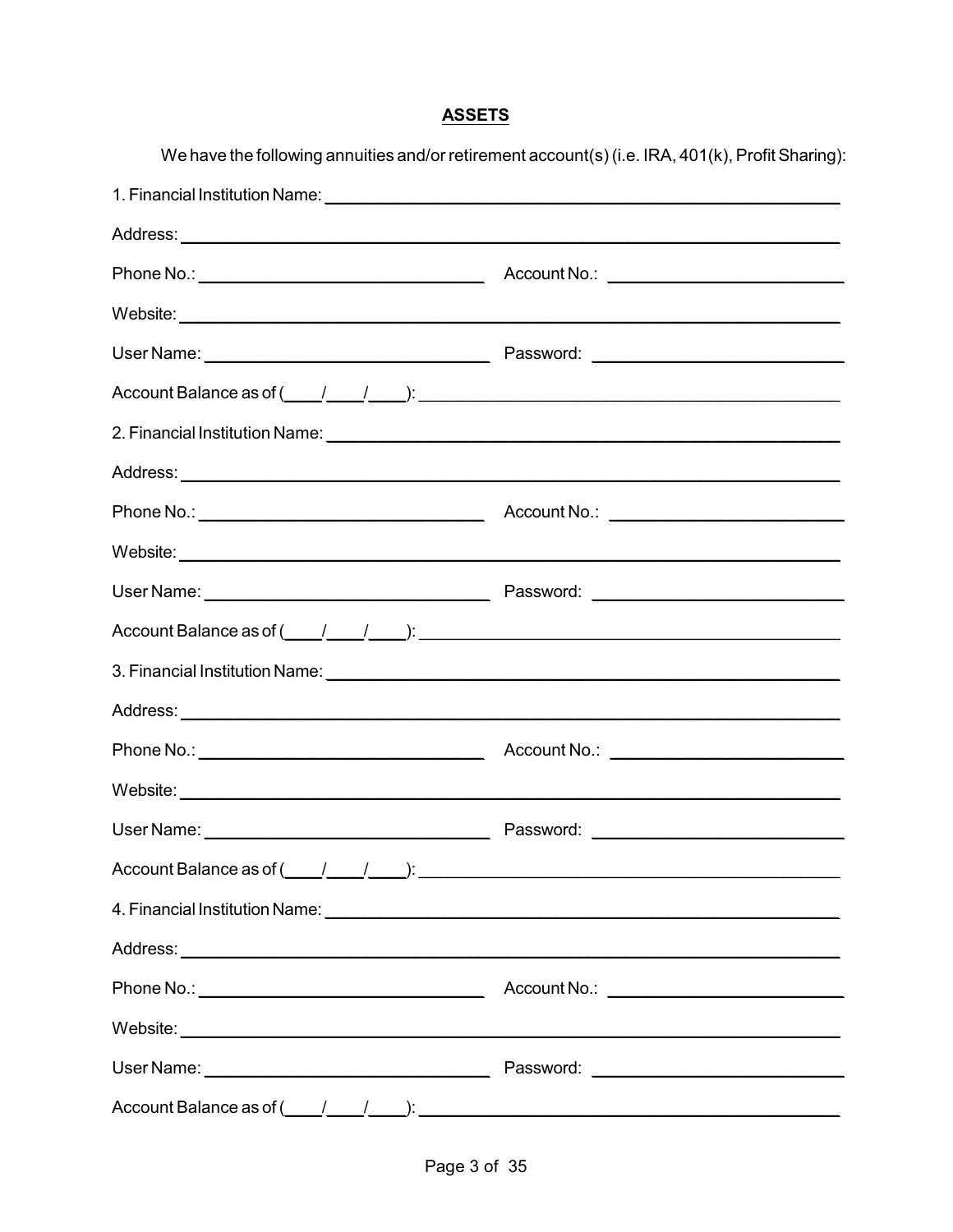#### **ASSETS**  $(continued)$

|                                                                                                                                                                                                                                                                                                                                                                                                                                                                                                                                                                                                                           | Account No.: <u>________________________________</u> |
|---------------------------------------------------------------------------------------------------------------------------------------------------------------------------------------------------------------------------------------------------------------------------------------------------------------------------------------------------------------------------------------------------------------------------------------------------------------------------------------------------------------------------------------------------------------------------------------------------------------------------|------------------------------------------------------|
|                                                                                                                                                                                                                                                                                                                                                                                                                                                                                                                                                                                                                           |                                                      |
|                                                                                                                                                                                                                                                                                                                                                                                                                                                                                                                                                                                                                           |                                                      |
| $Account Balance as of (\underline{\hspace{1cm}}\underline{\hspace{1cm}}\underline{\hspace{1cm}}\underline{\hspace{1cm}}\underline{\hspace{1cm}}\underline{\hspace{1cm}}\underline{\hspace{1cm}}\underline{\hspace{1cm}}\underline{\hspace{1cm}}\underline{\hspace{1cm}}\underline{\hspace{1cm}}\underline{\hspace{1cm}}\underline{\hspace{1cm}}\underline{\hspace{1cm}}\underline{\hspace{1cm}}\underline{\hspace{1cm}}\underline{\hspace{1cm}}\underline{\hspace{1cm}}\underline{\hspace{1cm}}\underline{\hspace{1cm}}\underline{\hspace{1cm}}\underline{\hspace{1cm}}\underline{\hspace{1cm}}\underline{\hspace{1cm}}$ |                                                      |
|                                                                                                                                                                                                                                                                                                                                                                                                                                                                                                                                                                                                                           |                                                      |
|                                                                                                                                                                                                                                                                                                                                                                                                                                                                                                                                                                                                                           |                                                      |
|                                                                                                                                                                                                                                                                                                                                                                                                                                                                                                                                                                                                                           |                                                      |
|                                                                                                                                                                                                                                                                                                                                                                                                                                                                                                                                                                                                                           |                                                      |
|                                                                                                                                                                                                                                                                                                                                                                                                                                                                                                                                                                                                                           |                                                      |
| Account Balance as of $\underline{\hspace{1cm}}$ $\underline{\hspace{1cm}}$ $\underline{\hspace{1cm}}$ $\underline{\hspace{1cm}}$ $\underline{\hspace{1cm}}$ $\underline{\hspace{1cm}}$ $\underline{\hspace{1cm}}$ $\underline{\hspace{1cm}}$ $\underline{\hspace{1cm}}$ $\underline{\hspace{1cm}}$ $\underline{\hspace{1cm}}$ $\underline{\hspace{1cm}}$ $\underline{\hspace{1cm}}$ $\underline{\hspace{1cm}}$ $\underline{\hspace{1cm}}$ $\underline$                                                                                                                                                                   |                                                      |
|                                                                                                                                                                                                                                                                                                                                                                                                                                                                                                                                                                                                                           |                                                      |
|                                                                                                                                                                                                                                                                                                                                                                                                                                                                                                                                                                                                                           |                                                      |
|                                                                                                                                                                                                                                                                                                                                                                                                                                                                                                                                                                                                                           | Account No.: _____________________________           |
| Website: <u>with the community of the community of the community of the community of the community of the community of the community of the community of the community of the community of the community of the community of the</u>                                                                                                                                                                                                                                                                                                                                                                                      |                                                      |
|                                                                                                                                                                                                                                                                                                                                                                                                                                                                                                                                                                                                                           |                                                      |
|                                                                                                                                                                                                                                                                                                                                                                                                                                                                                                                                                                                                                           |                                                      |
|                                                                                                                                                                                                                                                                                                                                                                                                                                                                                                                                                                                                                           |                                                      |
|                                                                                                                                                                                                                                                                                                                                                                                                                                                                                                                                                                                                                           |                                                      |
|                                                                                                                                                                                                                                                                                                                                                                                                                                                                                                                                                                                                                           |                                                      |
|                                                                                                                                                                                                                                                                                                                                                                                                                                                                                                                                                                                                                           |                                                      |
|                                                                                                                                                                                                                                                                                                                                                                                                                                                                                                                                                                                                                           |                                                      |
| Account Balance as of $\underline{(1,1,1)}$ : $\underline{(2,1,1)}$ :                                                                                                                                                                                                                                                                                                                                                                                                                                                                                                                                                     |                                                      |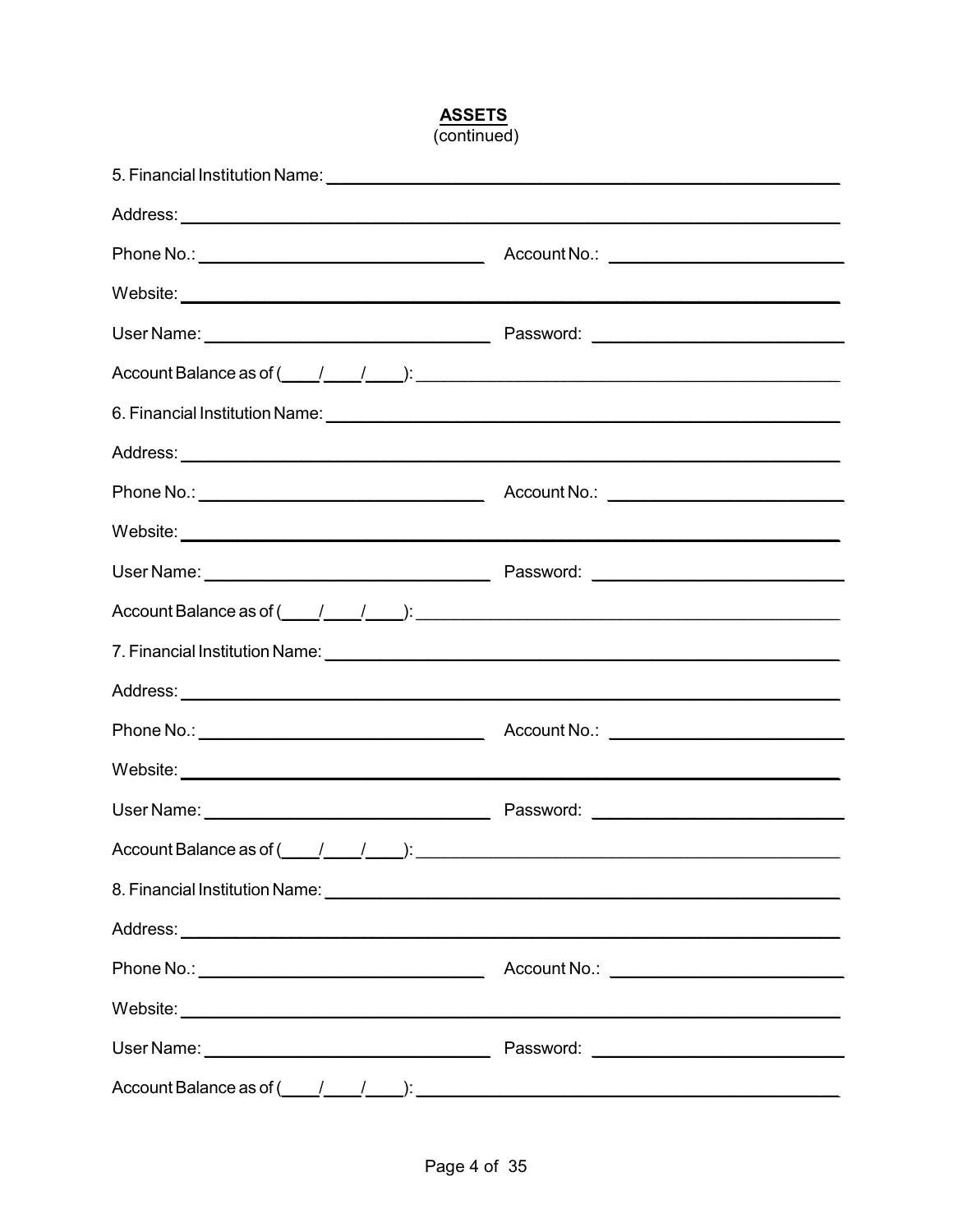#### **ASSETS**  $(continued)$

| We have the following brokerage account(s):                                                                                                                                                                                          |           |
|--------------------------------------------------------------------------------------------------------------------------------------------------------------------------------------------------------------------------------------|-----------|
|                                                                                                                                                                                                                                      |           |
|                                                                                                                                                                                                                                      |           |
|                                                                                                                                                                                                                                      |           |
|                                                                                                                                                                                                                                      |           |
|                                                                                                                                                                                                                                      |           |
| Account Balance as of $(\_\_\_\_\_\_\_\_\_\_\_\_\_\_\_\_$ .                                                                                                                                                                          |           |
|                                                                                                                                                                                                                                      |           |
|                                                                                                                                                                                                                                      |           |
|                                                                                                                                                                                                                                      |           |
| Website: <u>with the contract of the contract of the contract of the contract of the contract of the contract of the contract of the contract of the contract of the contract of the contract of the contract of the contract of</u> |           |
|                                                                                                                                                                                                                                      |           |
| Account Balance as of $(\_\_\_\_\_\_\_\_\_\_\_\_\_\_\_\_$                                                                                                                                                                            |           |
|                                                                                                                                                                                                                                      |           |
|                                                                                                                                                                                                                                      |           |
|                                                                                                                                                                                                                                      |           |
|                                                                                                                                                                                                                                      |           |
| User Name:                                                                                                                                                                                                                           | Password: |
| Account Balance as of $\underline{(1,1,1)}$ : $\underline{(1,1,1)}$ :                                                                                                                                                                |           |
| 4. Financial Institution Name: <u>Cambridge Communications of the Communication</u>                                                                                                                                                  |           |
|                                                                                                                                                                                                                                      |           |
|                                                                                                                                                                                                                                      |           |
|                                                                                                                                                                                                                                      |           |
|                                                                                                                                                                                                                                      |           |
| Account Balance as of $(\_\_\_\_\_\_\_\_\_\_\_\_\_\_\_\_\_$                                                                                                                                                                          |           |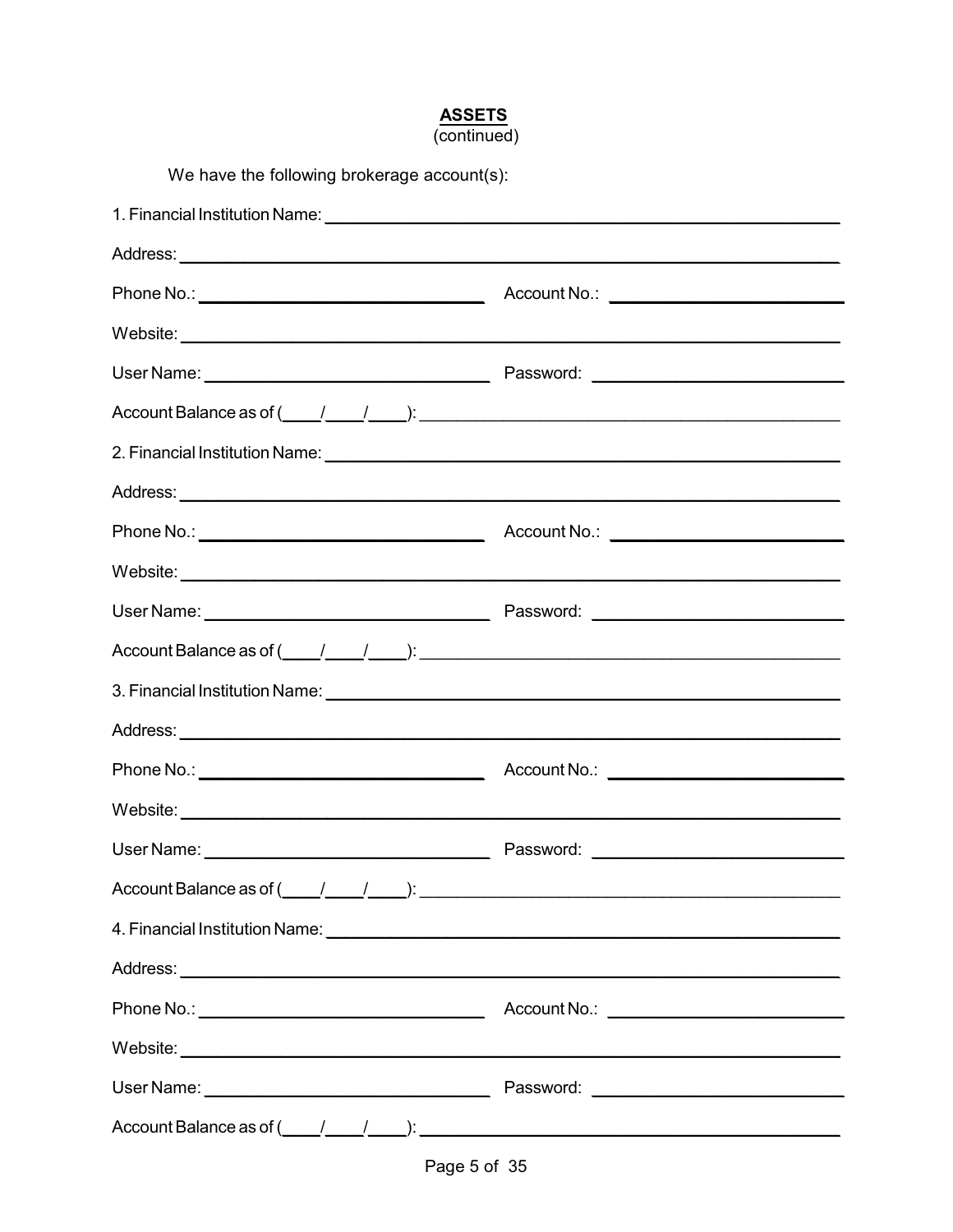### **ASSETS**<br>(continued)

| We have the following individual stock account(s):                                                                                                                                                                             |  |  |
|--------------------------------------------------------------------------------------------------------------------------------------------------------------------------------------------------------------------------------|--|--|
|                                                                                                                                                                                                                                |  |  |
|                                                                                                                                                                                                                                |  |  |
|                                                                                                                                                                                                                                |  |  |
|                                                                                                                                                                                                                                |  |  |
|                                                                                                                                                                                                                                |  |  |
| Account Balance as of $(\_\_\_\_\_\_\_\_\_\_\_\_\_\_\_$ .                                                                                                                                                                      |  |  |
| 2. Financial Institution Name: 1986 and 2008 and 2008 and 2008 and 2008 and 2008 and 2008 and 2008 and 2008 and 2008 and 2008 and 2008 and 2008 and 2008 and 2008 and 2008 and 2008 and 2008 and 2008 and 2008 and 2008 and 20 |  |  |
|                                                                                                                                                                                                                                |  |  |
|                                                                                                                                                                                                                                |  |  |
|                                                                                                                                                                                                                                |  |  |
|                                                                                                                                                                                                                                |  |  |
| Account Balance as of $\underline{(1,1,1)}$ : $\underline{(2,1,1)}$ :                                                                                                                                                          |  |  |
|                                                                                                                                                                                                                                |  |  |
|                                                                                                                                                                                                                                |  |  |
|                                                                                                                                                                                                                                |  |  |
|                                                                                                                                                                                                                                |  |  |
|                                                                                                                                                                                                                                |  |  |
| Account Balance as of $\underline{($ $\underline{}/$ $\underline{}/$ $\underline{)}$ :                                                                                                                                         |  |  |
|                                                                                                                                                                                                                                |  |  |
|                                                                                                                                                                                                                                |  |  |
|                                                                                                                                                                                                                                |  |  |
|                                                                                                                                                                                                                                |  |  |
|                                                                                                                                                                                                                                |  |  |
| Account Balance as of $\underline{($ $\underline{}/$ $\underline{}/$ $\underline{)}$ :                                                                                                                                         |  |  |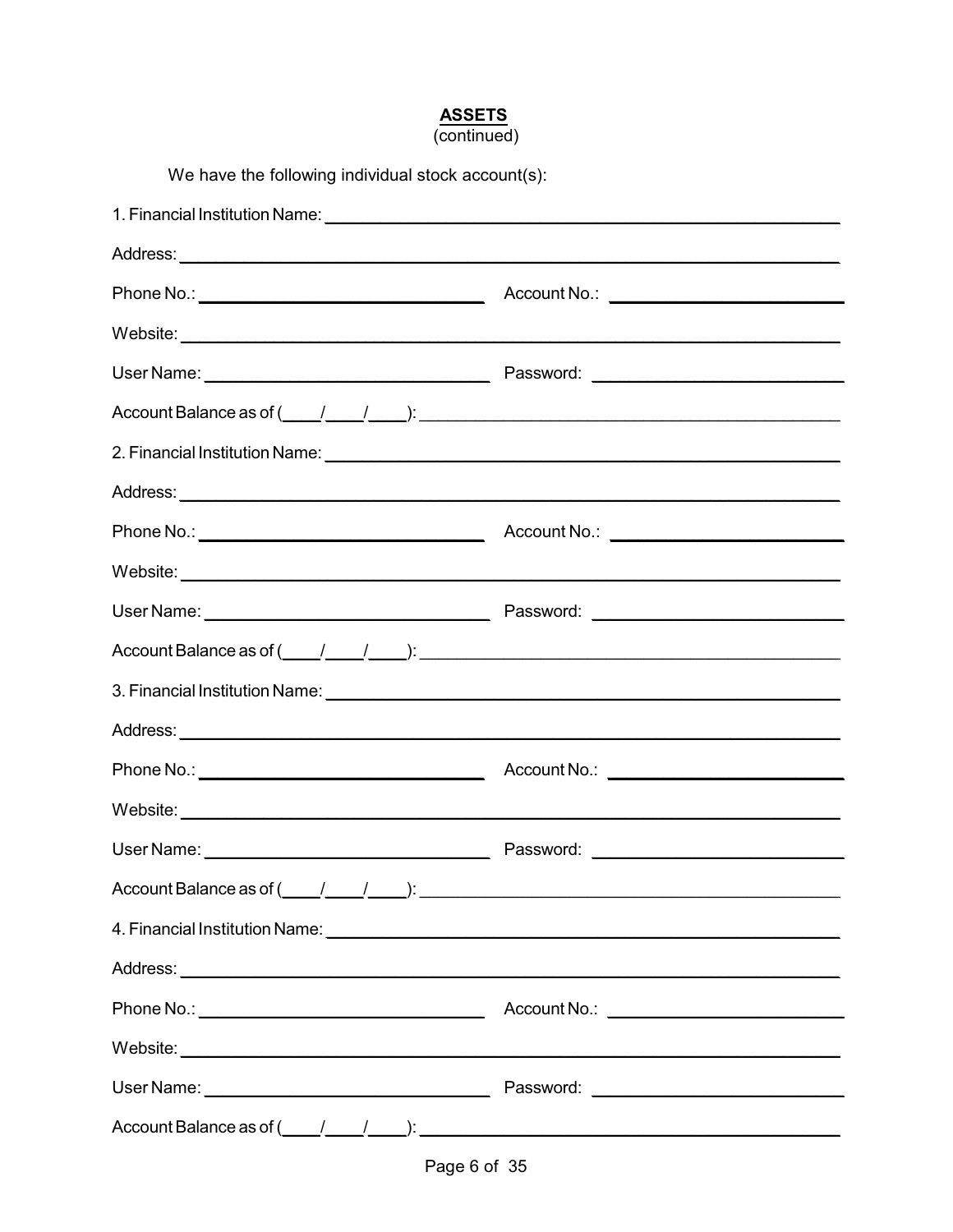### **ASSETS**<br>(continued)

We have the following bank account(s) or other financial account(s):

| Account Balance as of $(\_\_\_\_\_\_\_\_\_\_\_\_\_\_\_$ |  |
|---------------------------------------------------------|--|
|                                                         |  |
|                                                         |  |
|                                                         |  |
|                                                         |  |
|                                                         |  |
|                                                         |  |
|                                                         |  |
|                                                         |  |
|                                                         |  |
|                                                         |  |
|                                                         |  |
| $Account Balance as of ($ $/$ $/$ $)$ $)$ $)$           |  |
|                                                         |  |
|                                                         |  |
|                                                         |  |
|                                                         |  |
|                                                         |  |
| Account Balance as of $(\_\_\_\_\_\_\_\_\_\_\$          |  |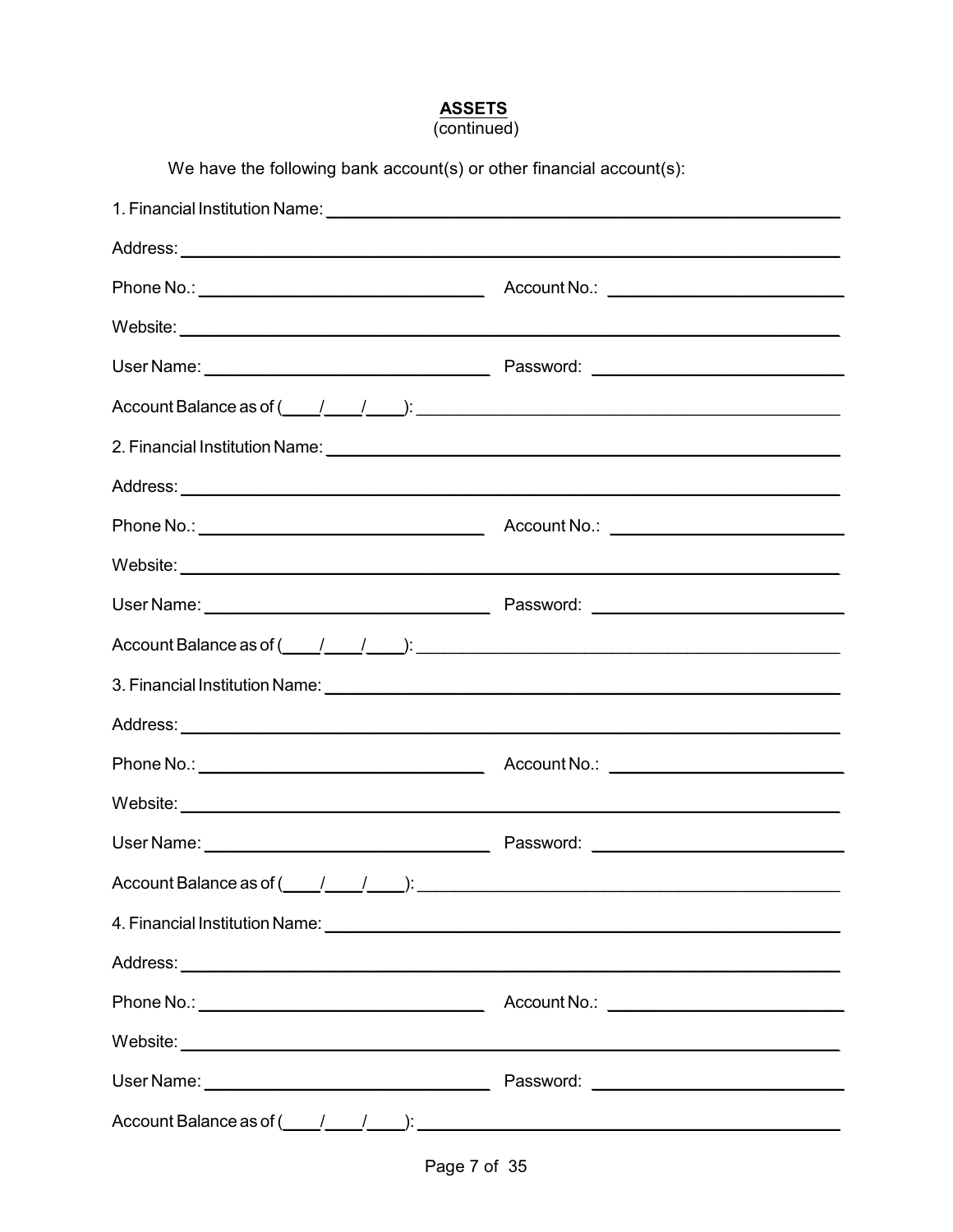# Assets<br>(continued)

| We have the following Credit Card Rewards, Frequent Flyer Miles, etc.:                                                                                                                                                              |  |  |
|-------------------------------------------------------------------------------------------------------------------------------------------------------------------------------------------------------------------------------------|--|--|
| 1. Financial Institution Name: <u>Cambridge Communications of the Communications</u> of the Communications of the Communications of the Communications of the Communications of the Communications of the Communications of the Com |  |  |
|                                                                                                                                                                                                                                     |  |  |
|                                                                                                                                                                                                                                     |  |  |
|                                                                                                                                                                                                                                     |  |  |
|                                                                                                                                                                                                                                     |  |  |
| Account Balance as of $\underline{(1,1,1)}$ : $\underline{(1,1,1)}$ : $\underline{(1,1,1)}$                                                                                                                                         |  |  |
|                                                                                                                                                                                                                                     |  |  |
|                                                                                                                                                                                                                                     |  |  |
|                                                                                                                                                                                                                                     |  |  |
|                                                                                                                                                                                                                                     |  |  |
|                                                                                                                                                                                                                                     |  |  |
|                                                                                                                                                                                                                                     |  |  |
|                                                                                                                                                                                                                                     |  |  |
|                                                                                                                                                                                                                                     |  |  |
|                                                                                                                                                                                                                                     |  |  |
|                                                                                                                                                                                                                                     |  |  |
|                                                                                                                                                                                                                                     |  |  |
| Account Balance as of $\underline{($ $\underline{}/$ $\underline{}/$ $\underline{)}$ :                                                                                                                                              |  |  |
| 4. Financial Institution Name: <u>Cambridge Communications of the Communication</u>                                                                                                                                                 |  |  |
|                                                                                                                                                                                                                                     |  |  |
|                                                                                                                                                                                                                                     |  |  |
|                                                                                                                                                                                                                                     |  |  |
|                                                                                                                                                                                                                                     |  |  |
| Account Balance as of $\underline{($ $\underline{}/$ $\underline{}/$ $\underline{)}$ :                                                                                                                                              |  |  |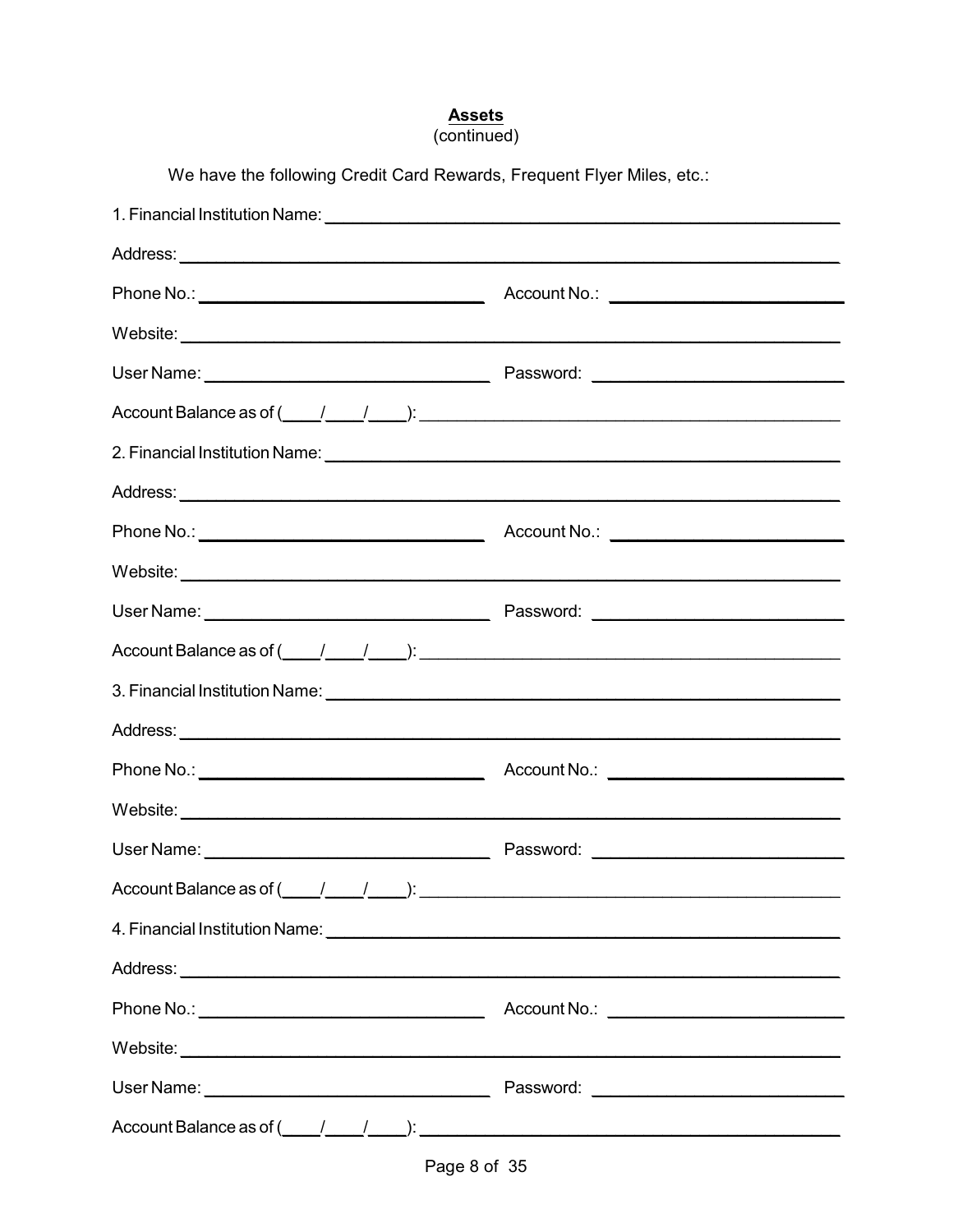#### **Other Financial Information**

Money is owed to one or both of us by:

| In Writing: Yes _____ No                                          | Forgiven At My Death: Yes _____ No                                        |
|-------------------------------------------------------------------|---------------------------------------------------------------------------|
| Date of Loan: $\frac{1}{\sqrt{1-\frac{1}{2}}}$                    |                                                                           |
|                                                                   |                                                                           |
|                                                                   |                                                                           |
|                                                                   |                                                                           |
|                                                                   |                                                                           |
|                                                                   |                                                                           |
| In Writing: Ves _____ No                                          | Forgiven At My Death: Ves ____ No                                         |
| Date of Loan: $\frac{\sqrt{1-\frac{1}{2}}}{\sqrt{1-\frac{1}{2}}}$ |                                                                           |
|                                                                   |                                                                           |
|                                                                   |                                                                           |
|                                                                   |                                                                           |
|                                                                   |                                                                           |
|                                                                   |                                                                           |
|                                                                   | In Writing: _____ Yes _____ No<br>Forgiven At My Death: ____ Yes _____ No |
| Date of Loan: $\frac{1}{\sqrt{1-\frac{1}{2}}}$                    |                                                                           |
|                                                                   |                                                                           |
| Add'l Details:                                                    |                                                                           |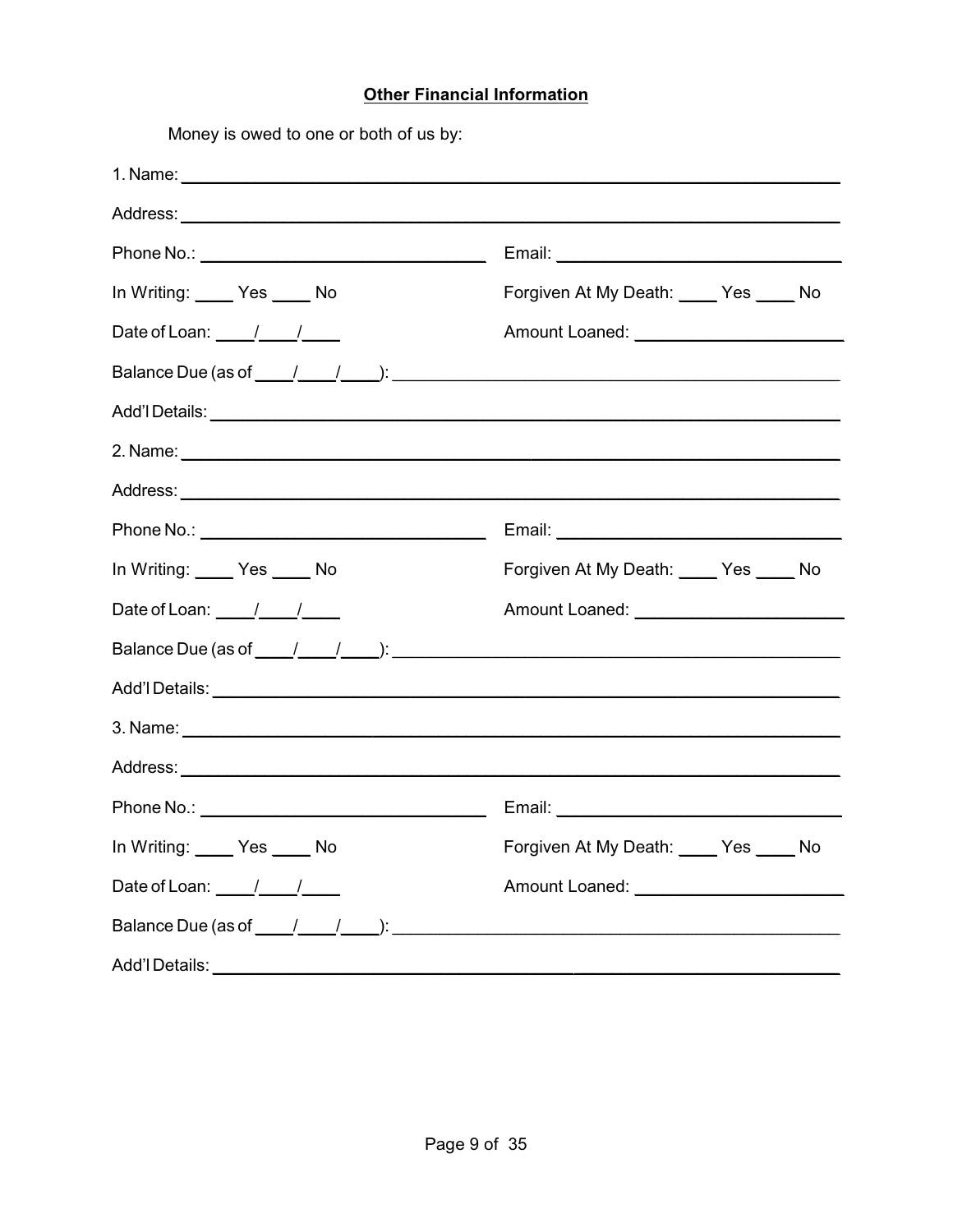### Other Financial Information<br>(continued)

|                                                                 | We have the following liabilities (mortgages, loans, or other borrowed money): |  |
|-----------------------------------------------------------------|--------------------------------------------------------------------------------|--|
| 1. Type: _____ Mortgage _____ Auto Loan _____ Personal or Other |                                                                                |  |
|                                                                 |                                                                                |  |
|                                                                 |                                                                                |  |
|                                                                 |                                                                                |  |
| Amount Borrowed: ________________________                       | Balance Due: $\qquad \qquad \qquad \text{(as of } \qquad / \qquad / \qquad )$  |  |
|                                                                 |                                                                                |  |
|                                                                 |                                                                                |  |
|                                                                 |                                                                                |  |
| 2. Type: Mortgage _____ Auto Loan _____ Personal or Other       |                                                                                |  |
|                                                                 |                                                                                |  |
|                                                                 |                                                                                |  |
| Phone No.: $\sqrt{2\pi}$ Date of Loan: $\sqrt{2\pi}$            |                                                                                |  |
|                                                                 | Balance Due: $($ as of $/$ $/$ $/$ $)$                                         |  |
|                                                                 |                                                                                |  |
|                                                                 |                                                                                |  |
|                                                                 |                                                                                |  |
| 3. Type: Mortgage Auto Loan Personal or Other                   |                                                                                |  |
|                                                                 |                                                                                |  |
|                                                                 |                                                                                |  |
|                                                                 | Date of Loan: $\frac{1}{\sqrt{1-\frac{1}{2}}}$                                 |  |
| Amount Borrowed: _________________________                      | Balance Due: $($ as of $/$ $/$ $/$ $)$                                         |  |
|                                                                 |                                                                                |  |
|                                                                 |                                                                                |  |
|                                                                 |                                                                                |  |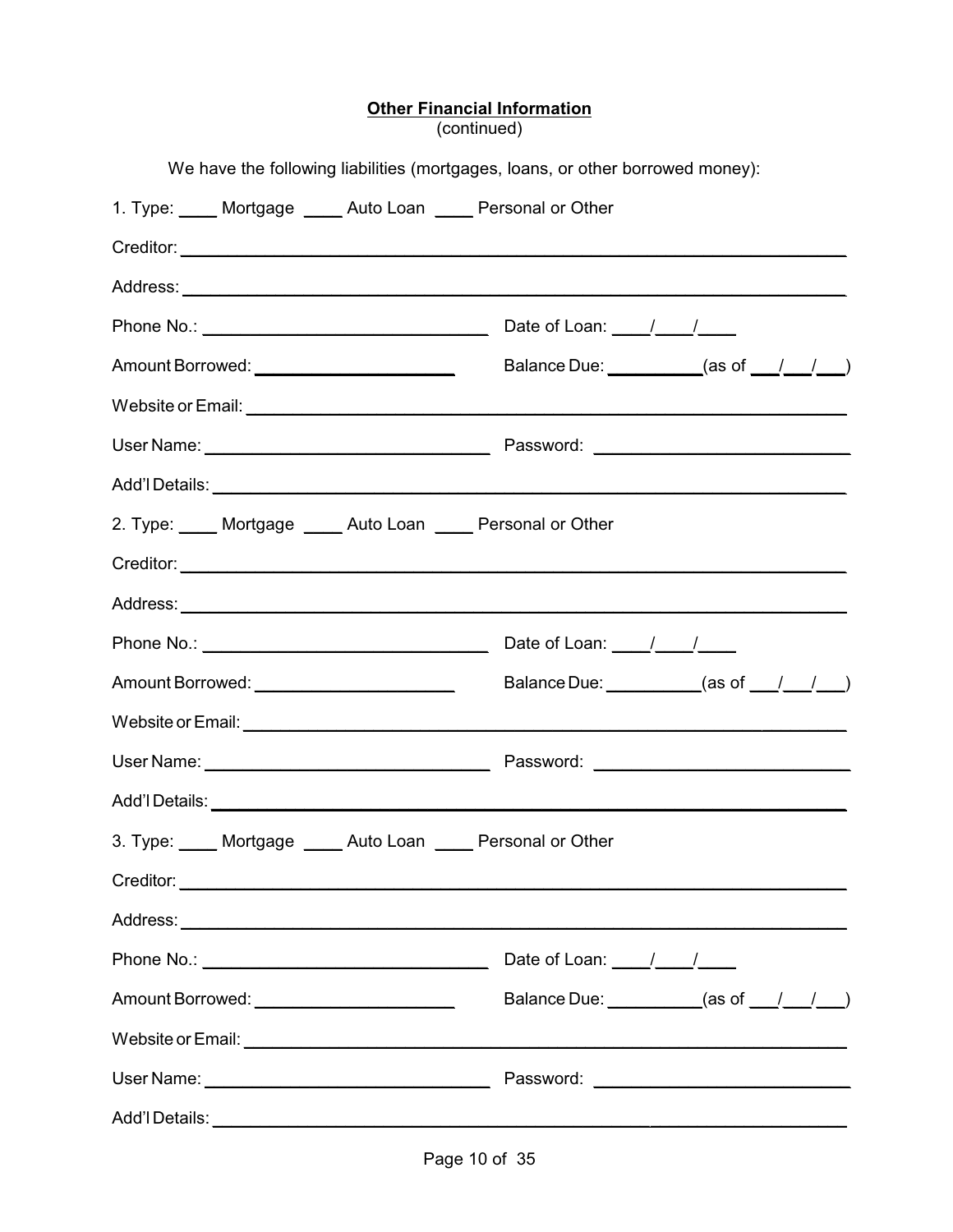# Other Financial Information<br>(continued)

| We have the following credit cards:                                                                                                                                                                                                  |  |
|--------------------------------------------------------------------------------------------------------------------------------------------------------------------------------------------------------------------------------------|--|
|                                                                                                                                                                                                                                      |  |
|                                                                                                                                                                                                                                      |  |
|                                                                                                                                                                                                                                      |  |
|                                                                                                                                                                                                                                      |  |
|                                                                                                                                                                                                                                      |  |
|                                                                                                                                                                                                                                      |  |
|                                                                                                                                                                                                                                      |  |
|                                                                                                                                                                                                                                      |  |
|                                                                                                                                                                                                                                      |  |
|                                                                                                                                                                                                                                      |  |
|                                                                                                                                                                                                                                      |  |
|                                                                                                                                                                                                                                      |  |
| 3. Name: <u>example and the contract of the contract of the contract of the contract of the contract of the contract of the contract of the contract of the contract of the contract of the contract of the contract of the cont</u> |  |
|                                                                                                                                                                                                                                      |  |
|                                                                                                                                                                                                                                      |  |
|                                                                                                                                                                                                                                      |  |
| Balance Due (as of $\frac{1}{\sqrt{1-\frac{1}{2}}}$ ):                                                                                                                                                                               |  |
|                                                                                                                                                                                                                                      |  |
|                                                                                                                                                                                                                                      |  |
|                                                                                                                                                                                                                                      |  |
|                                                                                                                                                                                                                                      |  |
|                                                                                                                                                                                                                                      |  |
|                                                                                                                                                                                                                                      |  |
| Add'l Details:                                                                                                                                                                                                                       |  |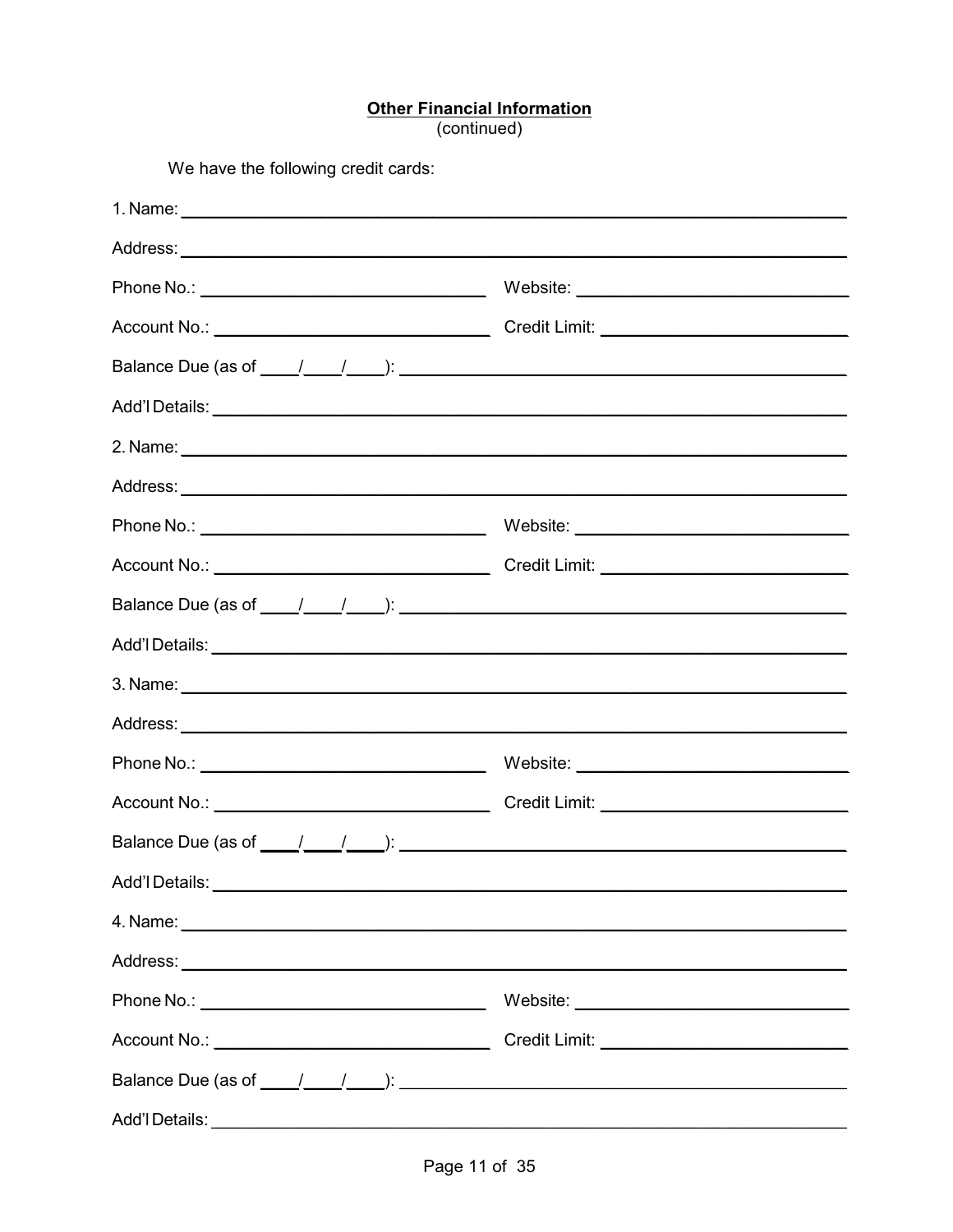# Other<br>(continued)

| One or both of us is/are entitled to receive military benefits. |                                              |
|-----------------------------------------------------------------|----------------------------------------------|
|                                                                 |                                              |
|                                                                 |                                              |
|                                                                 |                                              |
|                                                                 |                                              |
|                                                                 |                                              |
|                                                                 |                                              |
| Start Date of Service: _____________________                    | End Date of Service: _______________________ |
|                                                                 |                                              |
|                                                                 |                                              |
|                                                                 |                                              |
|                                                                 |                                              |
|                                                                 |                                              |
|                                                                 |                                              |
|                                                                 |                                              |
| Start Date of Service: ______________________                   | End Date of Service: _______________________ |
|                                                                 |                                              |
|                                                                 |                                              |
|                                                                 |                                              |
|                                                                 |                                              |
|                                                                 |                                              |
|                                                                 |                                              |
|                                                                 |                                              |
| Start Date of Service: ________________________                 | End Date of Service: _______________________ |
|                                                                 |                                              |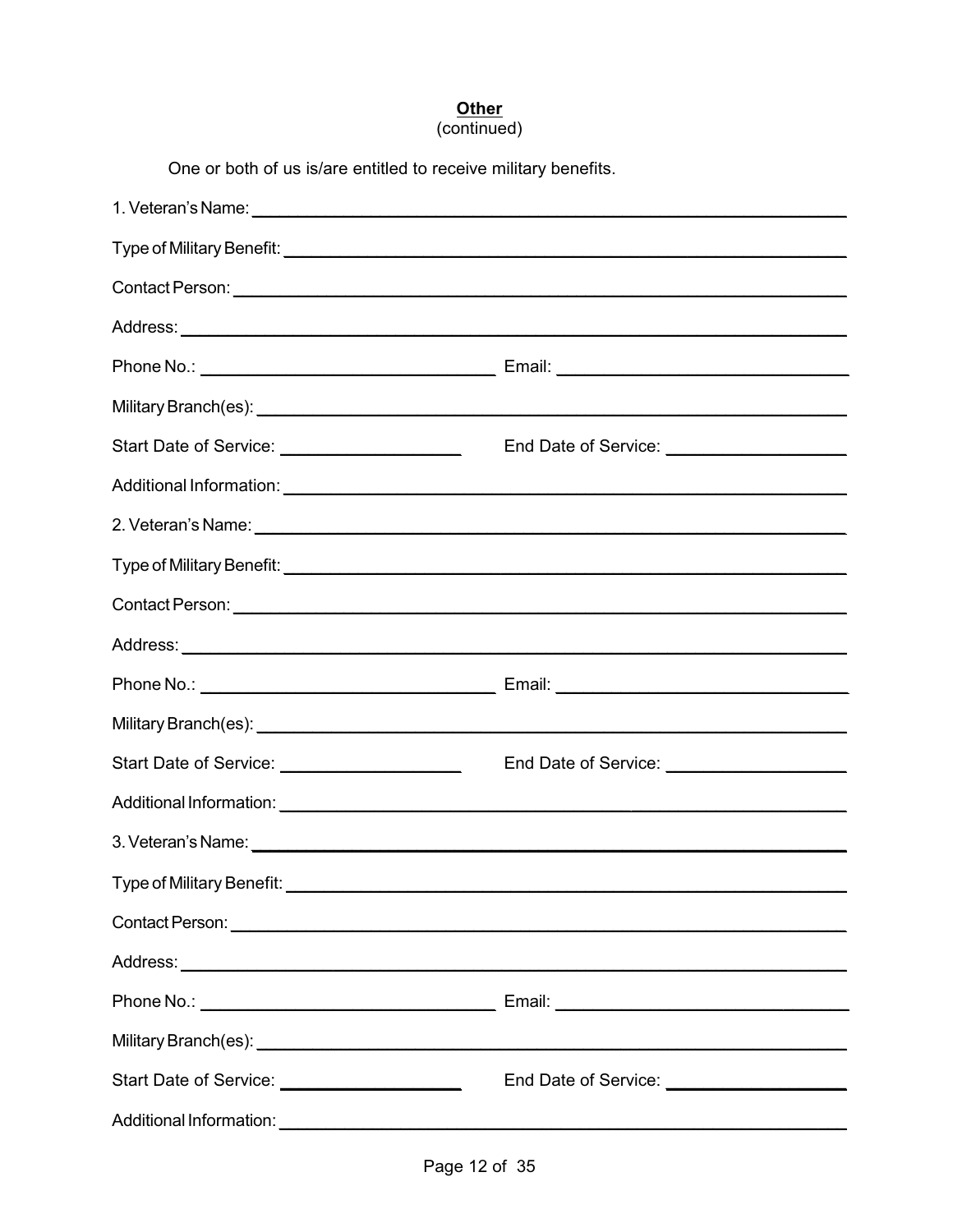|                                                                                                                                                                                                                                      | We have the following life insurance policy/policies: |  |  |       |
|--------------------------------------------------------------------------------------------------------------------------------------------------------------------------------------------------------------------------------------|-------------------------------------------------------|--|--|-------|
| 1. Type of Policy: ____ Whole Life ____ Universal Life ____ Term Life ____ AD&D ___ Other                                                                                                                                            |                                                       |  |  |       |
|                                                                                                                                                                                                                                      |                                                       |  |  |       |
|                                                                                                                                                                                                                                      |                                                       |  |  |       |
|                                                                                                                                                                                                                                      |                                                       |  |  |       |
|                                                                                                                                                                                                                                      |                                                       |  |  |       |
|                                                                                                                                                                                                                                      |                                                       |  |  |       |
|                                                                                                                                                                                                                                      |                                                       |  |  |       |
|                                                                                                                                                                                                                                      |                                                       |  |  |       |
| 2. Type of Policy: ____ Whole Life ____ Universal Life ____ Term Life _____ AD&D ____ Other                                                                                                                                          |                                                       |  |  |       |
| Insured's Name: <u>contract the contract of the contract of the contract of the contract of the contract of the contract of the contract of the contract of the contract of the contract of the contract of the contract of the </u> |                                                       |  |  |       |
|                                                                                                                                                                                                                                      |                                                       |  |  |       |
|                                                                                                                                                                                                                                      |                                                       |  |  |       |
|                                                                                                                                                                                                                                      |                                                       |  |  |       |
|                                                                                                                                                                                                                                      |                                                       |  |  |       |
|                                                                                                                                                                                                                                      |                                                       |  |  |       |
| Death Benefit as of $($ $/$ $/$ $)$ : $($ $)$ $($ $)$ $($ $)$ $($ $)$ $($ $)$ $($ $)$ $($ $)$ $($ $)$ $($ $)$ $($ $)$ $($ $)$ $($ $)$ $($ $)$ $($ $)$ $($ $)$ $($ $)$ $($ $)$ $($ $)$ $($ $)$ $($ $)$ $($ $)$ $($ $)$ $($            |                                                       |  |  |       |
| 3. Type of Policy: ____ Whole Life ____ Universal Life ____ Term Life ____ AD&D ___                                                                                                                                                  |                                                       |  |  | Other |
|                                                                                                                                                                                                                                      |                                                       |  |  |       |
|                                                                                                                                                                                                                                      |                                                       |  |  |       |
|                                                                                                                                                                                                                                      |                                                       |  |  |       |
|                                                                                                                                                                                                                                      |                                                       |  |  |       |
|                                                                                                                                                                                                                                      |                                                       |  |  |       |
|                                                                                                                                                                                                                                      |                                                       |  |  |       |
|                                                                                                                                                                                                                                      |                                                       |  |  |       |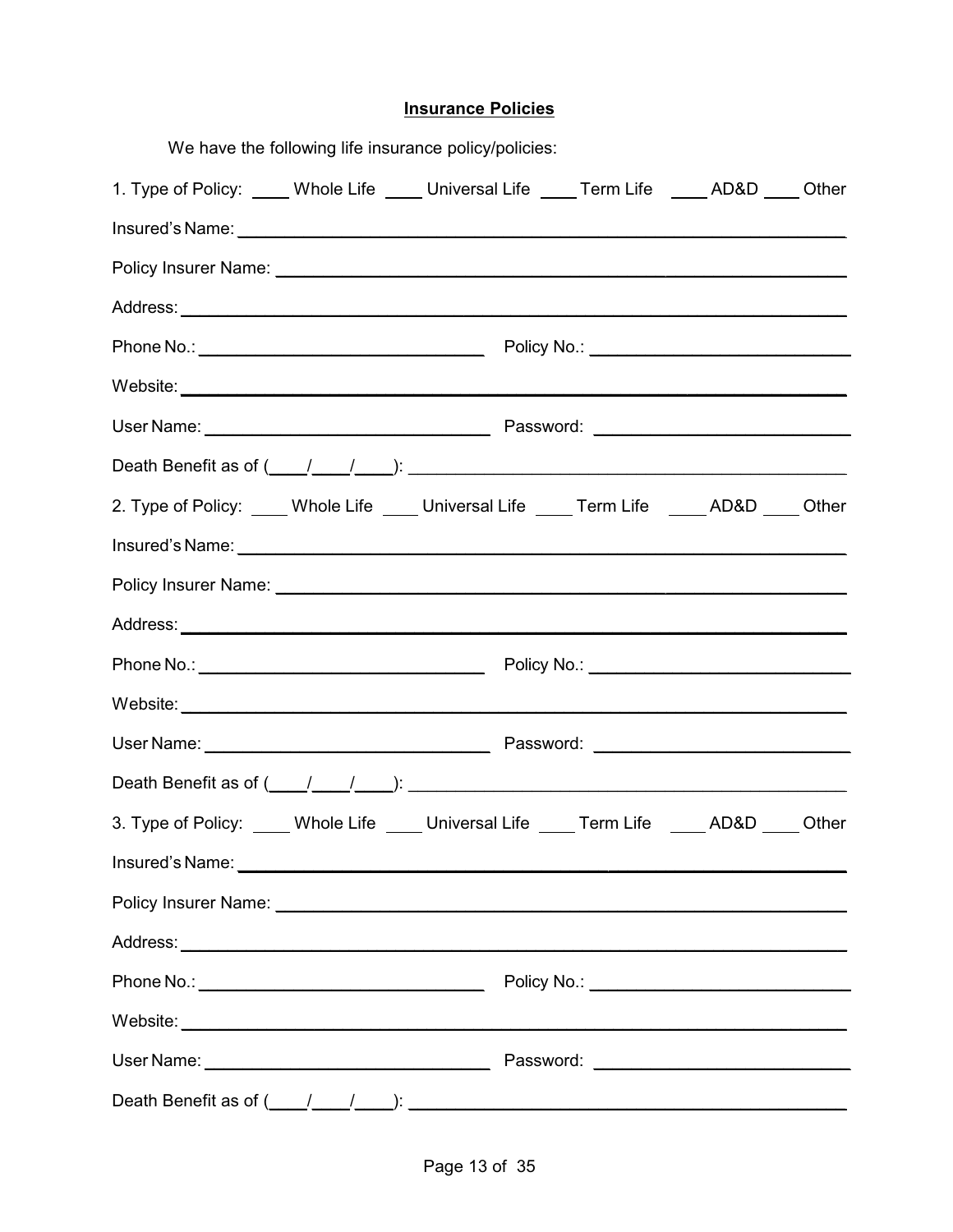### **Insurance Policies**<br>(continued)

| 4. Type of Policy: ____ Whole Life ____ Universal Life ____ Term Life ____ AD&D ____ Other                                                                                                                                           |  |  |  |
|--------------------------------------------------------------------------------------------------------------------------------------------------------------------------------------------------------------------------------------|--|--|--|
| Insured's Name: <u>contract the contract of the contract of the contract of the contract of the contract of the contract of the contract of the contract of the contract of the contract of the contract of the contract of the </u> |  |  |  |
|                                                                                                                                                                                                                                      |  |  |  |
|                                                                                                                                                                                                                                      |  |  |  |
|                                                                                                                                                                                                                                      |  |  |  |
|                                                                                                                                                                                                                                      |  |  |  |
|                                                                                                                                                                                                                                      |  |  |  |
|                                                                                                                                                                                                                                      |  |  |  |
| 5. Type of Policy: ____ Whole Life ____ Universal Life ____ Term Life ____ AD&D ____ Other                                                                                                                                           |  |  |  |
| Insured's Name: experience and a series of the series of the series of the series of the series of the series of the series of the series of the series of the series of the series of the series of the series of the series        |  |  |  |
|                                                                                                                                                                                                                                      |  |  |  |
|                                                                                                                                                                                                                                      |  |  |  |
|                                                                                                                                                                                                                                      |  |  |  |
| Website: <u>with the contract of the contract of the contract of the contract of the contract of the contract of the contract of the contract of the contract of the contract of the contract of the contract of the contract of</u> |  |  |  |
|                                                                                                                                                                                                                                      |  |  |  |
| Death Benefit as of $(\_\_/\_\_)$ : $(\_\_$                                                                                                                                                                                          |  |  |  |
| 6. Type of Policy: ____ Whole Life ____ Universal Life ____ Term Life ____ AD&D ____ Other                                                                                                                                           |  |  |  |
| Insured's Name: experience and a series of the series of the series of the series of the series of the series of the series of the series of the series of the series of the series of the series of the series of the series        |  |  |  |
|                                                                                                                                                                                                                                      |  |  |  |
|                                                                                                                                                                                                                                      |  |  |  |
|                                                                                                                                                                                                                                      |  |  |  |
|                                                                                                                                                                                                                                      |  |  |  |
|                                                                                                                                                                                                                                      |  |  |  |
| Death Benefit as of $(\_\_\_\_\_\_\_\_\_\_\_\_\_\_\_$                                                                                                                                                                                |  |  |  |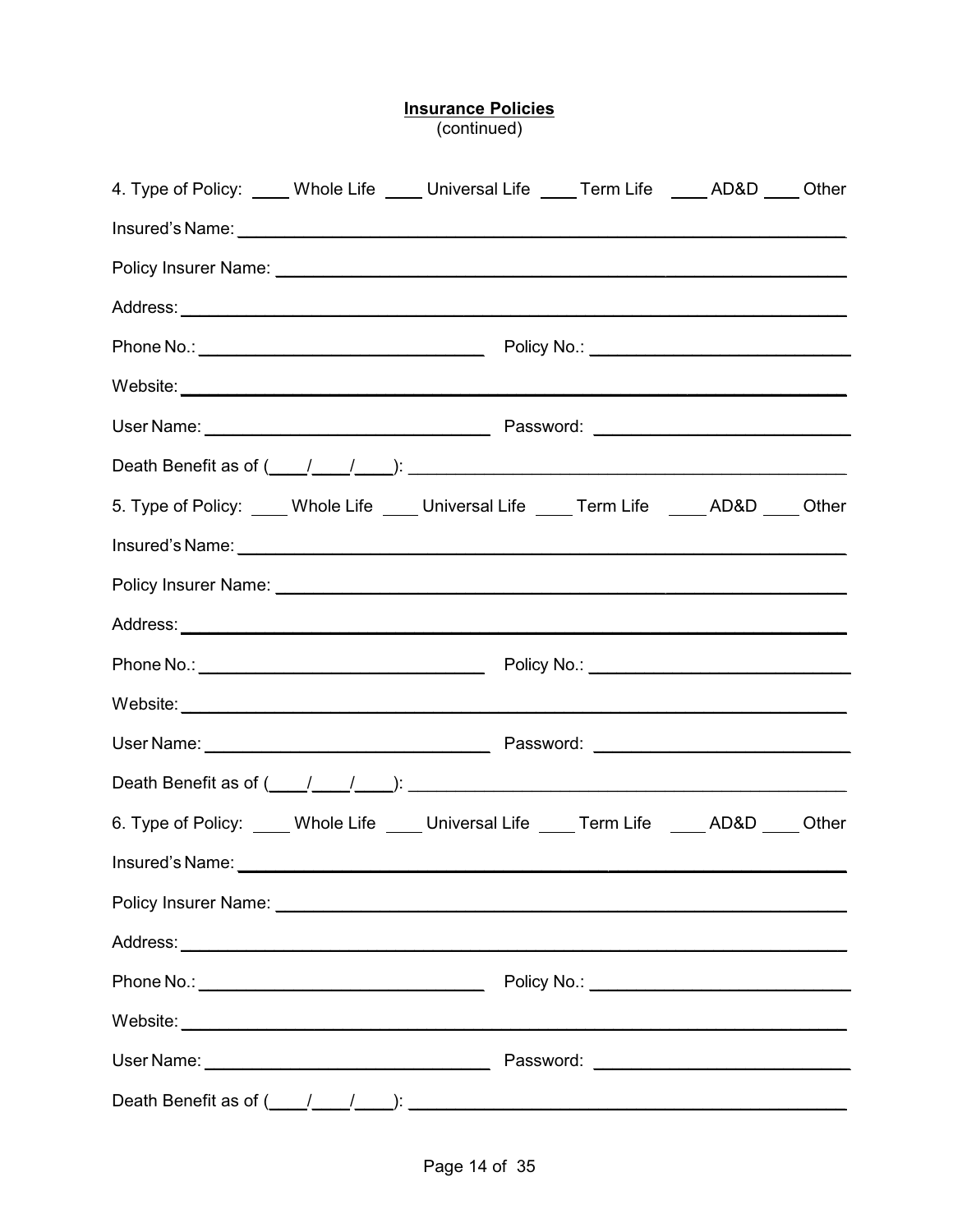#### **Insurance Policies** (continued)

| One or both of us has a long term care policy:                                                                                                                                                                                 |
|--------------------------------------------------------------------------------------------------------------------------------------------------------------------------------------------------------------------------------|
|                                                                                                                                                                                                                                |
| Waiting Period: Days Term of Benefit: Daily Benefit: Daily Benefit:                                                                                                                                                            |
| Home Care Provided: ____ Yes _____ No details are lif yes, how much may be used: ____%                                                                                                                                         |
| Inflation Rider: 1894 % Simple 2016 compounded to 10 maximum                                                                                                                                                                   |
| My policy has an indemnity feature: ____ Yes ____ No                                                                                                                                                                           |
| My policy ____ does ____ does not provide a spousal discount and premium waiver provisions.                                                                                                                                    |
| When I pass away, my spouse ____ will ____ will not have special premium considerations                                                                                                                                        |
| Unused benefits _____ can _____ cannot be transferred to a surviving spouse.                                                                                                                                                   |
| 2. Policy Owner's Name: University of the Contract of the Contract of the Contract of the Contract of the Contract of the Contract of the Contract of the Contract of the Contract of the Contract of the Contract of the Cont |
| Waiting Period: Days Term of Benefit: Daily Benefit: National Daily Benefit:                                                                                                                                                   |
| Home Care Provided: ____ Yes _____ No details are lif yes, how much may be used: ____%                                                                                                                                         |
|                                                                                                                                                                                                                                |
| My policy has an indemnity feature: Ves _____ No                                                                                                                                                                               |
| My policy _____ does _____ does not provide a spousal discount and premium waiver provisions.                                                                                                                                  |
| When I pass away, my spouse ____ will ____ will not have special premium considerations                                                                                                                                        |
| can cannot be transferred to a surviving spouse.<br>Unused benefits                                                                                                                                                            |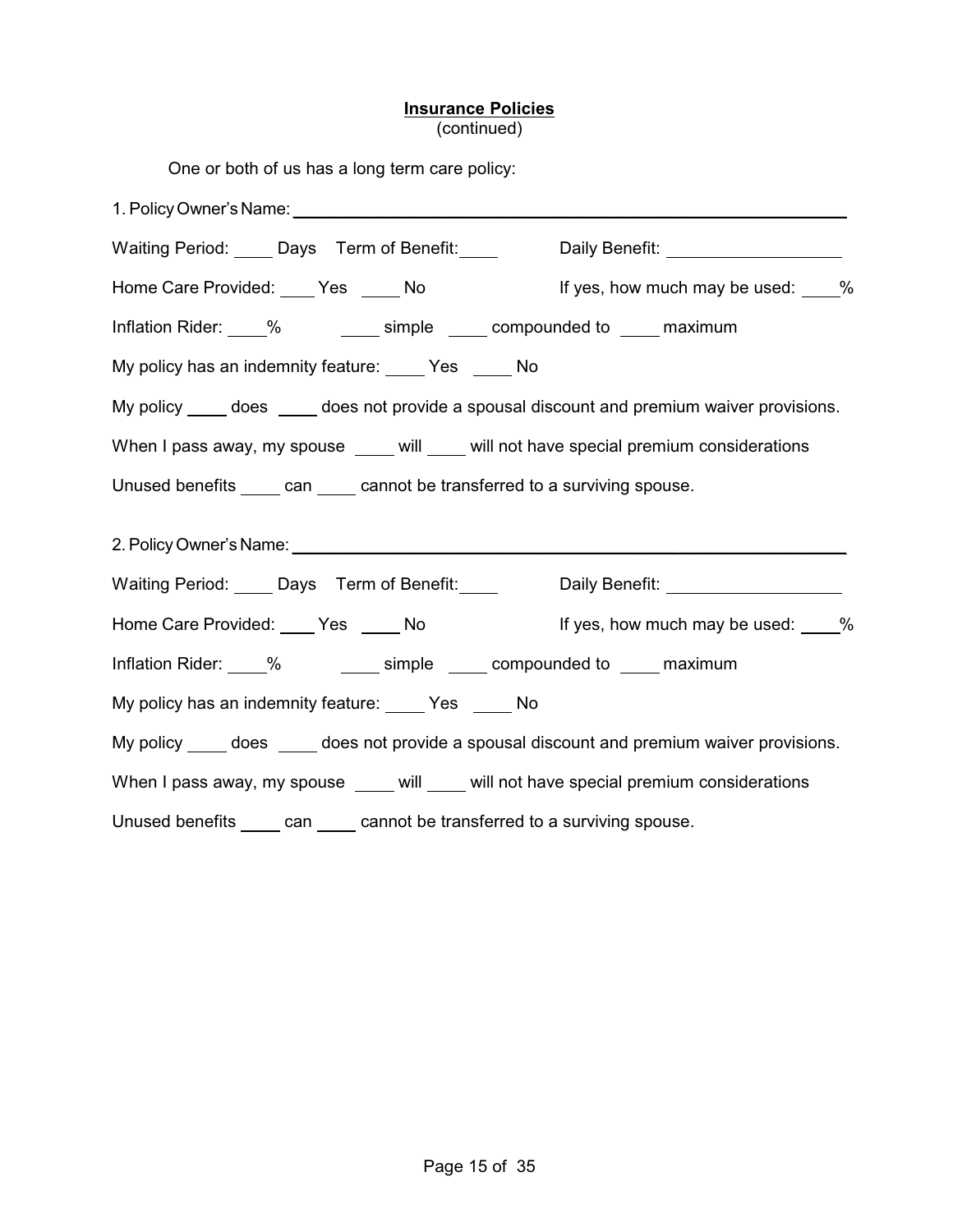### **Insurance Policies**

(continued)

| One or both of us has the following Medicare Insurance:                                                                                                                                                                        |
|--------------------------------------------------------------------------------------------------------------------------------------------------------------------------------------------------------------------------------|
|                                                                                                                                                                                                                                |
|                                                                                                                                                                                                                                |
|                                                                                                                                                                                                                                |
|                                                                                                                                                                                                                                |
| The premium for Part D is deducted from my Social Security Benefit: _____ Yes _____ No                                                                                                                                         |
|                                                                                                                                                                                                                                |
|                                                                                                                                                                                                                                |
|                                                                                                                                                                                                                                |
| Part A: ______ Part B: _____ Part C: ____ Part D: ____                                                                                                                                                                         |
|                                                                                                                                                                                                                                |
| The premium for Part D is deducted from my Social Security Benefit: _____ Yes _____ No                                                                                                                                         |
| If no, it is automatically withdrawn from bank account no.: \\esseq\\esseq\\esseq\\esseq\\esseq\\esseq\\esseq\\esseq\\esseq\\esseq\\esseq\\esseq\\esseq\\esseq\\esseq\\esseq\\esseq\\esseq\\esseq\\esseq\\esseq\\esseq\\esseq\ |
|                                                                                                                                                                                                                                |
| One or both of us has the following medigap/supplement insurance policy:                                                                                                                                                       |
| 1. Policy Owner's Name: 1. 2008 2010 2020 2021 2022 2023 2024 2022 2023 2024 2022 2023 2024 2022 2023 2024 20                                                                                                                  |
|                                                                                                                                                                                                                                |
|                                                                                                                                                                                                                                |
| Premiums are automatically withdrawn from bank account no.: _____________________                                                                                                                                              |
|                                                                                                                                                                                                                                |
|                                                                                                                                                                                                                                |
|                                                                                                                                                                                                                                |
| Premiums are automatically withdrawn from bank account no.: ____________________                                                                                                                                               |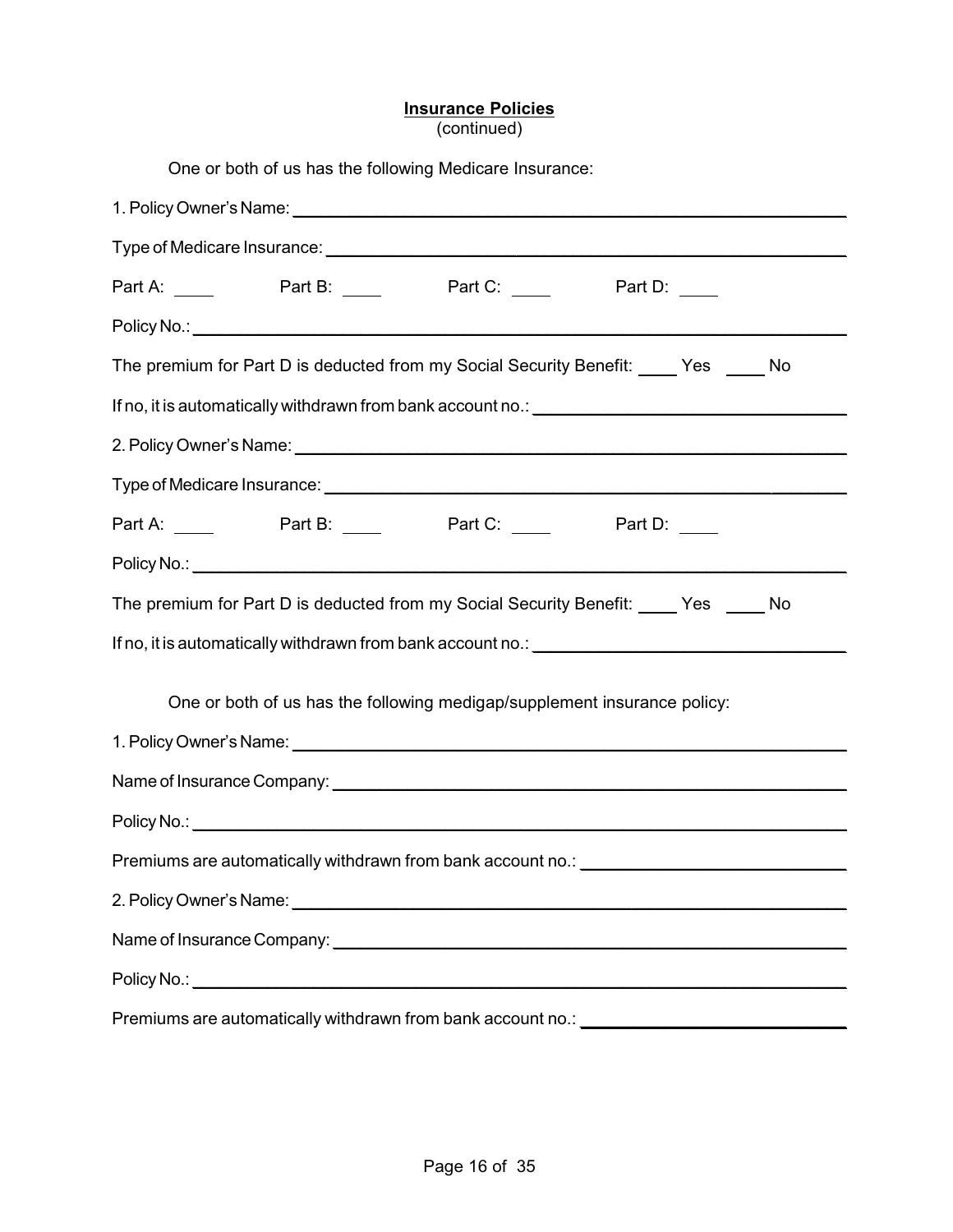### **Insurance Policies**<br>(continued)

| We have the following medical, dental, vision, and/or prescription coverage:                                                                                                                                                         |                                                |  |
|--------------------------------------------------------------------------------------------------------------------------------------------------------------------------------------------------------------------------------------|------------------------------------------------|--|
| 1. Type of Policy: _____ Medical _____ Dental _____ Vision ______ Prescription _____ Other                                                                                                                                           |                                                |  |
| Insured's Name: Name: Name: Name: Name: Name: Name: Name: Name: Name: Name: Name: Name: Name: Name: Name: Name: Name: Name: Name: Name: Name: Name: Name: Name: Name: Name: Name: Name: Name: Name: Name: Name: Name: Name: Na       |                                                |  |
|                                                                                                                                                                                                                                      |                                                |  |
|                                                                                                                                                                                                                                      |                                                |  |
|                                                                                                                                                                                                                                      |                                                |  |
|                                                                                                                                                                                                                                      |                                                |  |
|                                                                                                                                                                                                                                      |                                                |  |
|                                                                                                                                                                                                                                      |                                                |  |
| 2. Type of Policy: _____ Medical _____ Dental _____ Vision _____ Prescription _____ Other                                                                                                                                            |                                                |  |
| Insured's Name: <u>contract and a series of the series of the series of the series of the series of the series of the series of the series of the series of the series of the series of the series of the series of the series o</u> |                                                |  |
|                                                                                                                                                                                                                                      |                                                |  |
|                                                                                                                                                                                                                                      |                                                |  |
|                                                                                                                                                                                                                                      |                                                |  |
|                                                                                                                                                                                                                                      |                                                |  |
|                                                                                                                                                                                                                                      |                                                |  |
|                                                                                                                                                                                                                                      |                                                |  |
| 3. Type of Policy: _____ Medical _____ Dental _____ Vision _____ Prescription _____ Other                                                                                                                                            |                                                |  |
| Insured's Name: <u>Alexander Alexander Alexander Alexander Alexander Alexander Alexander Alexander Alexander Alex</u>                                                                                                                |                                                |  |
|                                                                                                                                                                                                                                      |                                                |  |
|                                                                                                                                                                                                                                      |                                                |  |
|                                                                                                                                                                                                                                      | Policy No.: _________________________________  |  |
|                                                                                                                                                                                                                                      | Deductible: __________________________________ |  |
| Website: where the contract of the contract of the contract of the contract of the contract of the contract of the contract of the contract of the contract of the contract of the contract of the contract of the contract of       |                                                |  |
|                                                                                                                                                                                                                                      |                                                |  |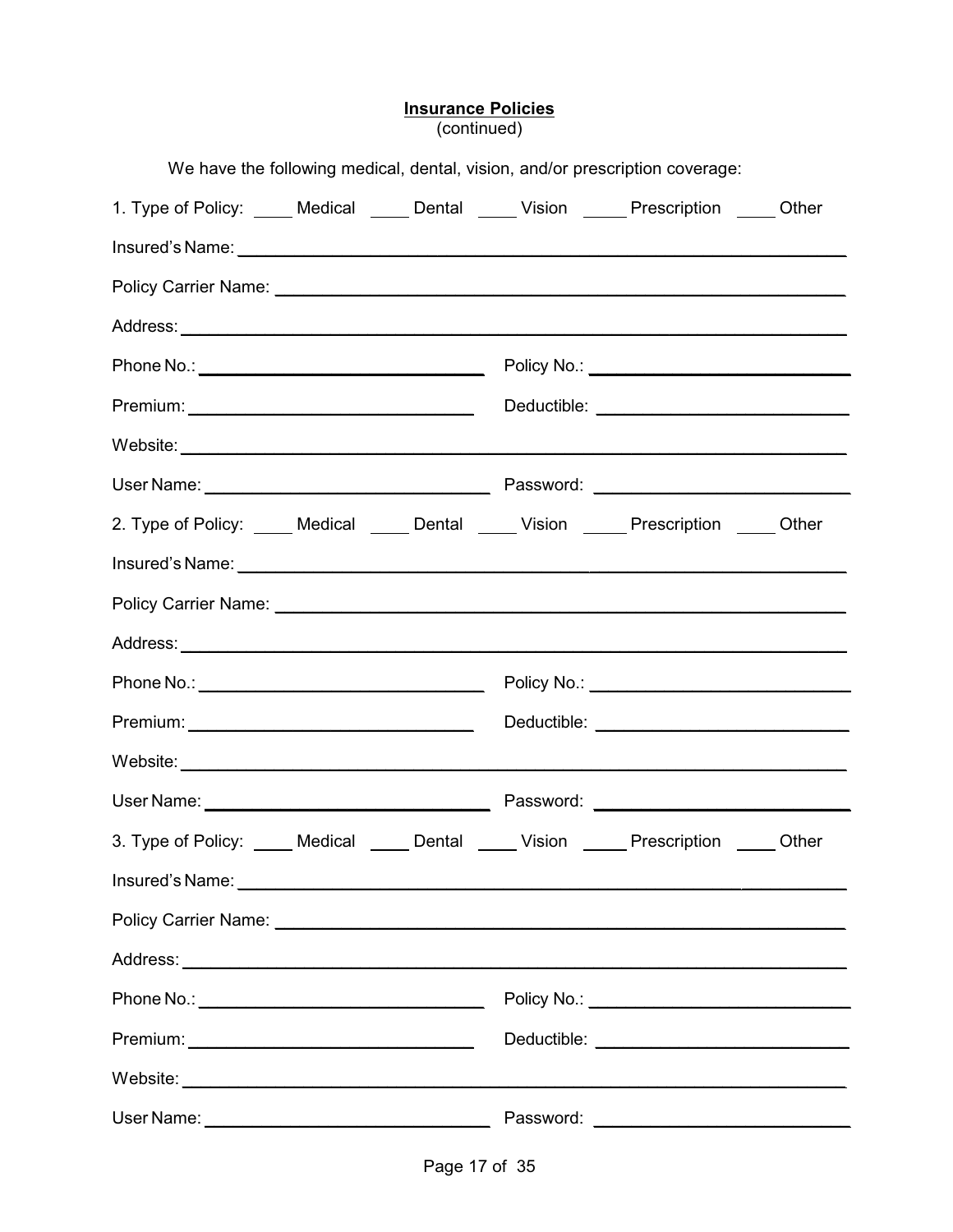| <b>Insurance Policies</b><br>(continued)                                                  |  |  |           |  |  |
|-------------------------------------------------------------------------------------------|--|--|-----------|--|--|
| 4. Type of Policy: _____ Medical _____ Dental _____ Vision _____ Prescription _____ Other |  |  |           |  |  |
|                                                                                           |  |  |           |  |  |
|                                                                                           |  |  |           |  |  |
|                                                                                           |  |  |           |  |  |
|                                                                                           |  |  |           |  |  |
|                                                                                           |  |  |           |  |  |
|                                                                                           |  |  |           |  |  |
|                                                                                           |  |  |           |  |  |
| 5. Type of Policy: _____ Medical _____ Dental _____ Vision _____ Prescription _____ Other |  |  |           |  |  |
|                                                                                           |  |  |           |  |  |
|                                                                                           |  |  |           |  |  |
|                                                                                           |  |  |           |  |  |
|                                                                                           |  |  |           |  |  |
|                                                                                           |  |  |           |  |  |
|                                                                                           |  |  |           |  |  |
|                                                                                           |  |  |           |  |  |
| 6. Type of Policy: Medical _____ Dental _____ Vision _____ Prescription _____ Other       |  |  |           |  |  |
|                                                                                           |  |  |           |  |  |
|                                                                                           |  |  |           |  |  |
|                                                                                           |  |  |           |  |  |
|                                                                                           |  |  |           |  |  |
|                                                                                           |  |  |           |  |  |
|                                                                                           |  |  |           |  |  |
| User Name:                                                                                |  |  | Password: |  |  |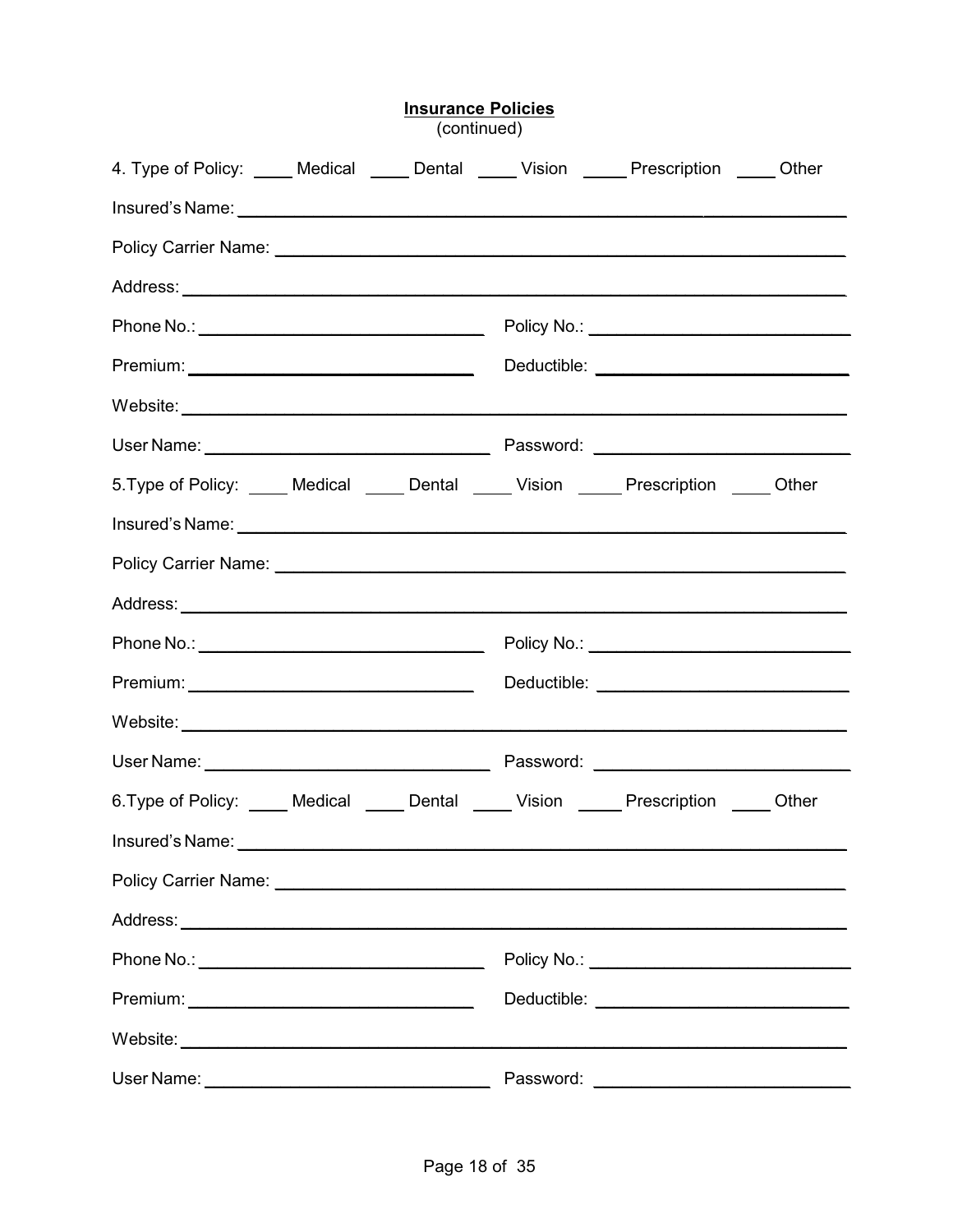| <b>Insurance Policies</b><br>(continued)                            |  |  |  |                                             |  |
|---------------------------------------------------------------------|--|--|--|---------------------------------------------|--|
| We have the following additional insurance policies:                |  |  |  |                                             |  |
| 1. Type of Policy: _____ Auto _____ Home _____ Umbrella _____ Other |  |  |  |                                             |  |
|                                                                     |  |  |  |                                             |  |
|                                                                     |  |  |  |                                             |  |
|                                                                     |  |  |  | Policy No.: _______________________________ |  |
|                                                                     |  |  |  |                                             |  |
|                                                                     |  |  |  |                                             |  |
|                                                                     |  |  |  |                                             |  |
| 2. Type of Policy: Auto Home Umbrella Other                         |  |  |  |                                             |  |
|                                                                     |  |  |  |                                             |  |
|                                                                     |  |  |  |                                             |  |
|                                                                     |  |  |  |                                             |  |
|                                                                     |  |  |  |                                             |  |
|                                                                     |  |  |  |                                             |  |
|                                                                     |  |  |  |                                             |  |
| 3. Type of Policy: _____ Auto _____ Home _____ Umbrella _____ Other |  |  |  |                                             |  |
|                                                                     |  |  |  |                                             |  |
|                                                                     |  |  |  |                                             |  |
|                                                                     |  |  |  |                                             |  |
|                                                                     |  |  |  |                                             |  |
|                                                                     |  |  |  |                                             |  |
|                                                                     |  |  |  | Password: ________________________________  |  |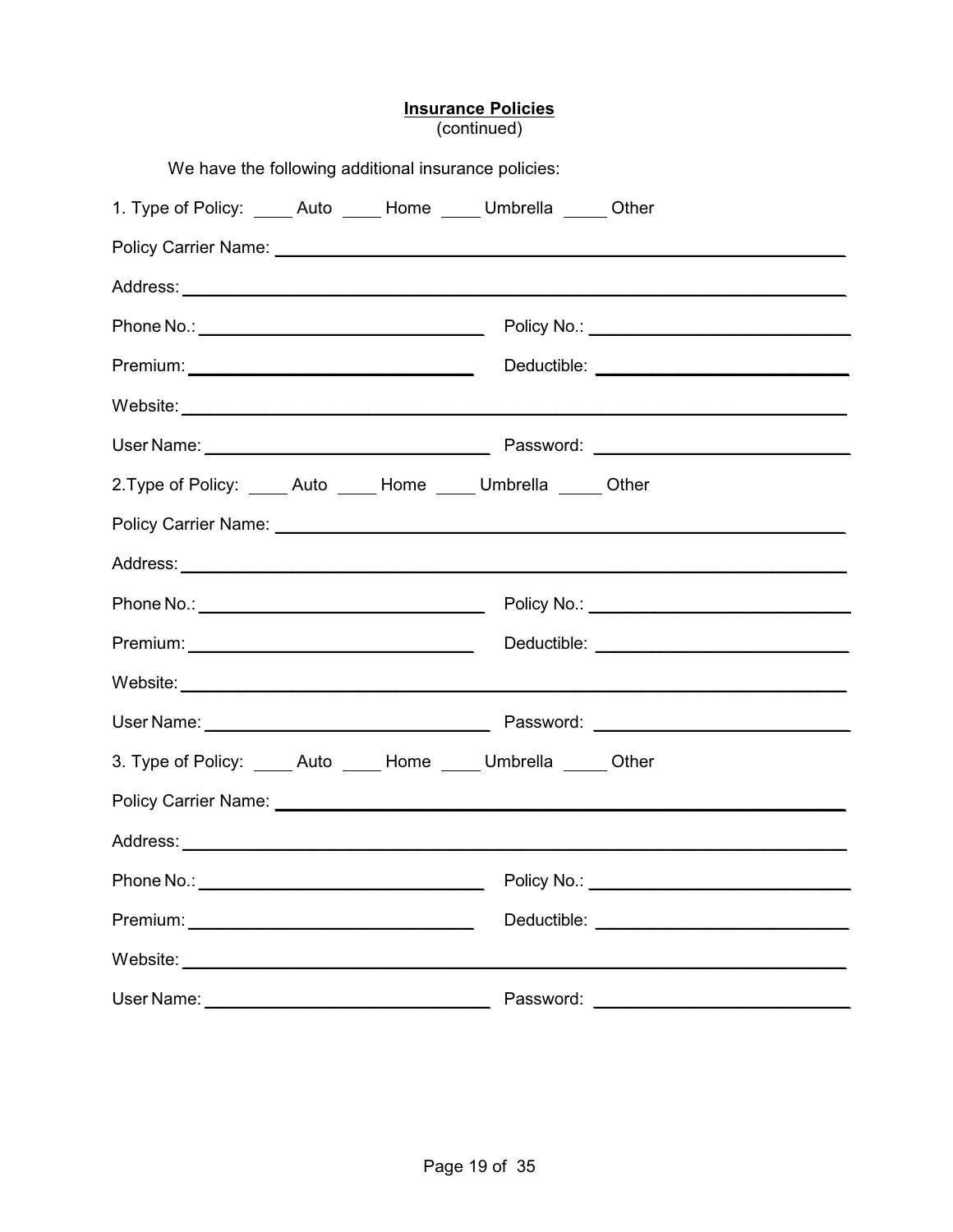|                                                                                                                                                                                                                                |  | (continued) |                                                |
|--------------------------------------------------------------------------------------------------------------------------------------------------------------------------------------------------------------------------------|--|-------------|------------------------------------------------|
| 4. Type of Policy: _____ Auto _____ Home _____ Umbrella _____ Other                                                                                                                                                            |  |             |                                                |
|                                                                                                                                                                                                                                |  |             |                                                |
|                                                                                                                                                                                                                                |  |             |                                                |
|                                                                                                                                                                                                                                |  |             | Policy No.: ______________________________     |
|                                                                                                                                                                                                                                |  |             |                                                |
|                                                                                                                                                                                                                                |  |             |                                                |
|                                                                                                                                                                                                                                |  |             |                                                |
| 5. Type of Policy: Auto Home Umbrella Other                                                                                                                                                                                    |  |             |                                                |
|                                                                                                                                                                                                                                |  |             |                                                |
|                                                                                                                                                                                                                                |  |             |                                                |
|                                                                                                                                                                                                                                |  |             | Policy No.: _____________________________      |
|                                                                                                                                                                                                                                |  |             |                                                |
|                                                                                                                                                                                                                                |  |             |                                                |
|                                                                                                                                                                                                                                |  |             |                                                |
| 6. Type of Policy: _____ Auto _____ Home _____ Umbrella _____ Other                                                                                                                                                            |  |             |                                                |
| Policy Carrier Name: 1988 Carrier Manual Communication of the Communication of the Communication of the Communication of the Communication of the Communication of the Communication of the Communication of the Communication |  |             |                                                |
|                                                                                                                                                                                                                                |  |             |                                                |
|                                                                                                                                                                                                                                |  |             |                                                |
|                                                                                                                                                                                                                                |  |             | Deductible: __________________________________ |
|                                                                                                                                                                                                                                |  |             |                                                |
|                                                                                                                                                                                                                                |  |             | Password: ________________________             |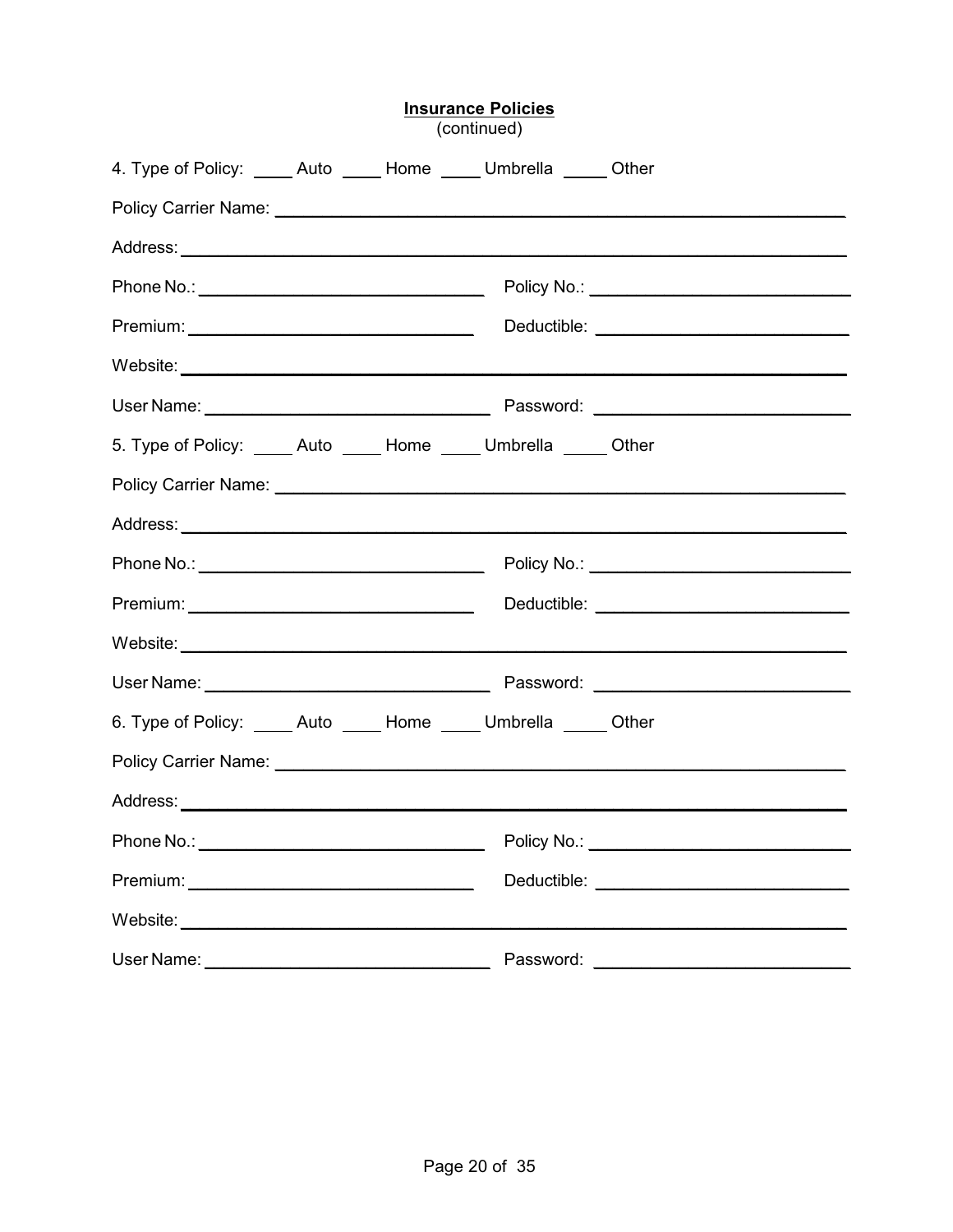#### **ONLINE LOGIN INFORMATION**

| 10. Website: <u>example and the set of the set of the set of the set of the set of the set of the set of the set of the set of the set of the set of the set of the set of the set of the set of the set of the set of the set o</u> |           |
|--------------------------------------------------------------------------------------------------------------------------------------------------------------------------------------------------------------------------------------|-----------|
|                                                                                                                                                                                                                                      |           |
|                                                                                                                                                                                                                                      |           |
|                                                                                                                                                                                                                                      |           |
|                                                                                                                                                                                                                                      |           |
| User Name:                                                                                                                                                                                                                           | Password: |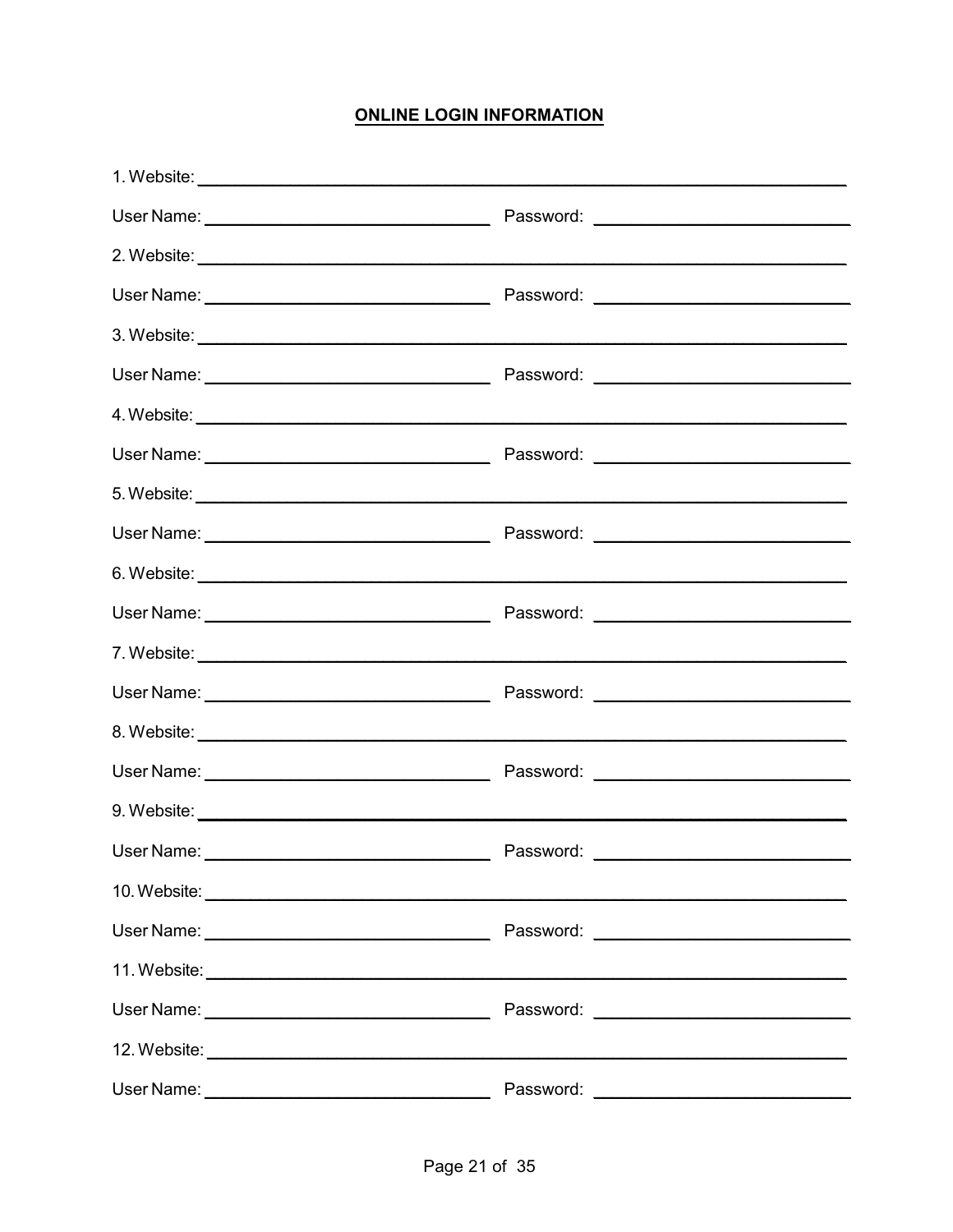#### **LEGAL DOCUMENTS FOR:**

 $\_$  ,  $\_$  ,  $\_$  ,  $\_$  ,  $\_$  ,  $\_$  ,  $\_$  ,  $\_$  ,  $\_$  ,  $\_$  ,  $\_$  ,  $\_$  ,  $\_$  ,  $\_$  ,  $\_$  ,  $\_$  ,  $\_$  ,  $\_$  ,  $\_$  ,  $\_$  ,  $\_$  ,  $\_$  ,  $\_$  ,  $\_$  ,  $\_$  ,  $\_$  ,  $\_$  ,  $\_$  ,  $\_$  ,  $\_$  ,  $\_$  ,  $\_$  ,  $\_$  ,  $\_$  ,  $\_$  ,  $\_$  ,  $\_$  , (Name)

| Document                            | Date Signed | <b>Location of Original Document</b> |
|-------------------------------------|-------------|--------------------------------------|
| Last Will & Testament               |             |                                      |
| <b>Financial Power of Attorney</b>  |             |                                      |
| <b>Healthcare Power of Attorney</b> |             |                                      |
| Revocable/Living Trust              |             |                                      |
| <b>Irrevocable Trust</b>            |             |                                      |
| Life Insurance Trust                |             |                                      |
| <b>Charitable Trust</b>             |             |                                      |
| Children's Trust                    |             |                                      |
| <b>Guardianship Papers</b>          |             |                                      |
| <b>Adoption Papers</b>              |             |                                      |
| <b>Pre-Nuptial Agreement</b>        |             |                                      |
| Post-Nuptial Agreement              |             |                                      |
| Divorce Decree                      |             |                                      |
| <b>Citizenship Papers</b>           |             |                                      |
| <b>Business Entity Papers</b>       |             |                                      |
| <b>Business Entity Papers</b>       |             |                                      |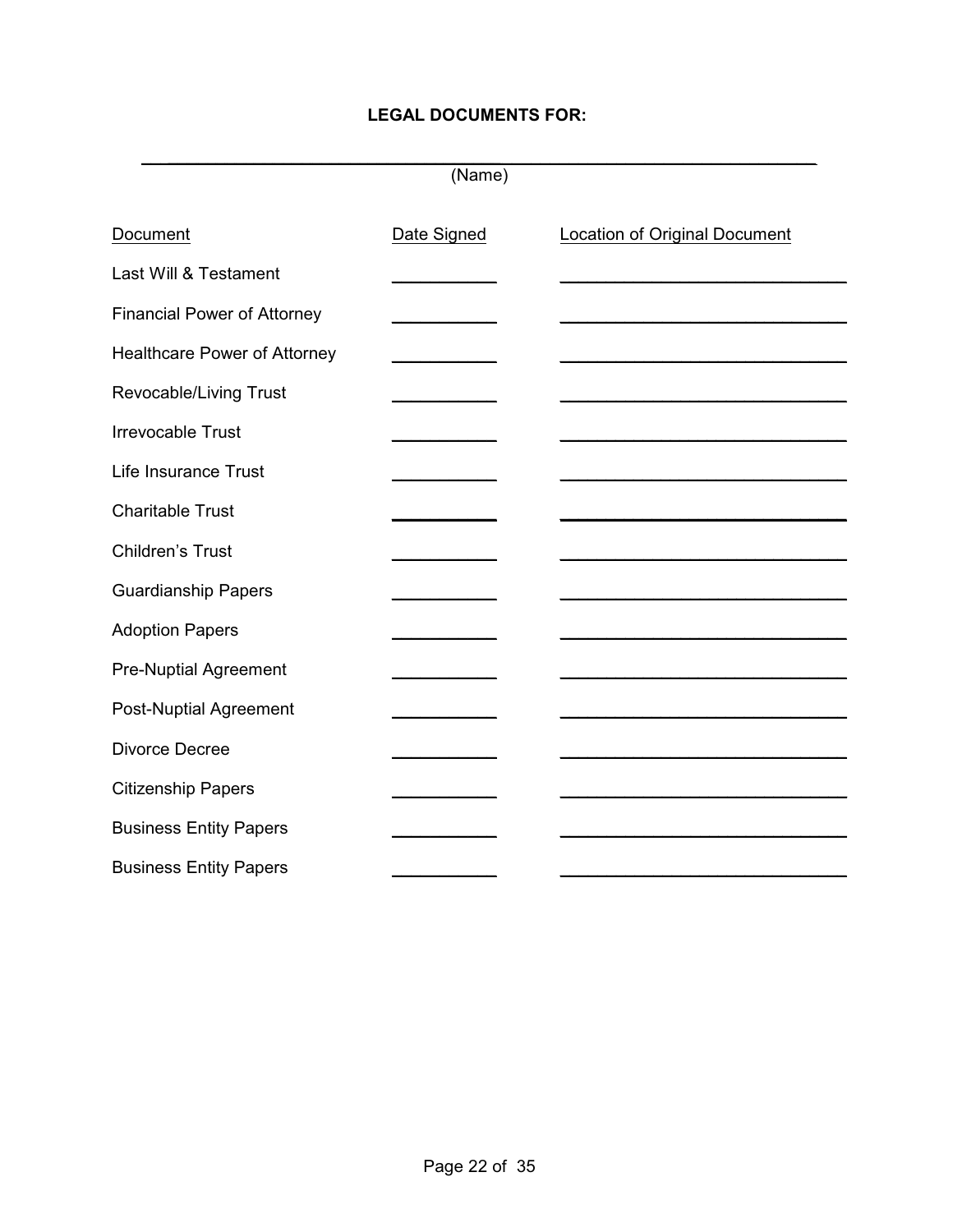#### **LEGAL DOCUMENTS FOR:**

 $\_$  , and the set of the set of the set of the set of the set of the set of the set of the set of the set of the set of the set of the set of the set of the set of the set of the set of the set of the set of the set of th (Name)

| Document                            | Date Signed | <b>Location of Original Document</b> |
|-------------------------------------|-------------|--------------------------------------|
| Last Will & Testament               |             |                                      |
| <b>Financial Power of Attorney</b>  |             |                                      |
| <b>Healthcare Power of Attorney</b> |             |                                      |
| Revocable/Living Trust              |             |                                      |
| <b>Irrevocable Trust</b>            |             |                                      |
| Life Insurance Trust                |             |                                      |
| <b>Charitable Trust</b>             |             |                                      |
| Children's Trust                    |             |                                      |
| <b>Guardianship Papers</b>          |             |                                      |
| <b>Adoption Papers</b>              |             |                                      |
| <b>Pre-Nuptial Agreement</b>        |             |                                      |
| <b>Post-Nuptial Agreement</b>       |             |                                      |
| Divorce Decree                      |             |                                      |
| <b>Citizenship Papers</b>           |             |                                      |
| <b>Business Entity Papers</b>       |             |                                      |
| <b>Business Entity Papers</b>       |             |                                      |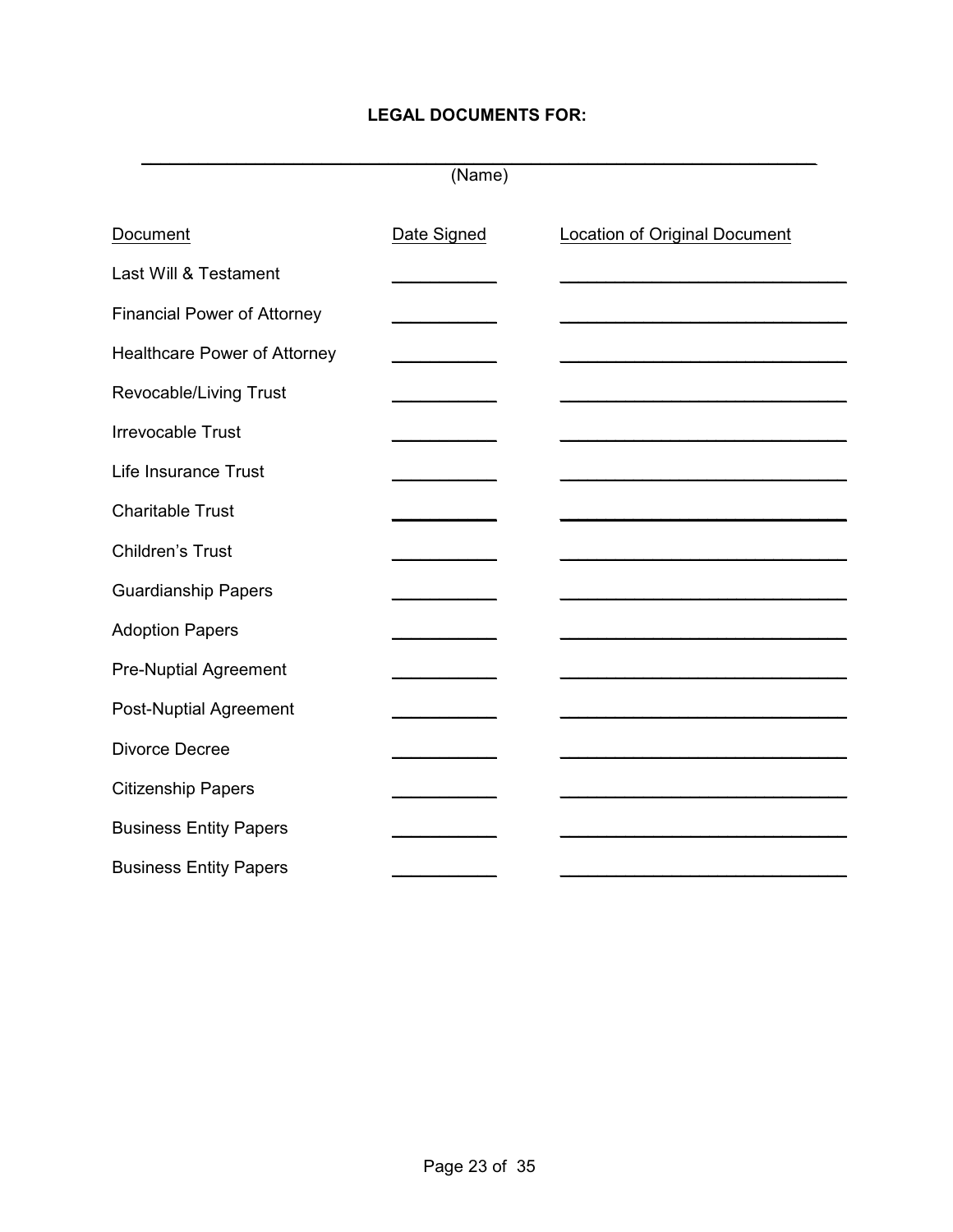#### **GENERAL INFORMATION**

| Social Security No.: \\contact \\contact \\contact \\contact \\contact \\contact \\contact \\contact \\contact \\contact \\contact \\contact \\contact \\contact \\contact \\contact \\contact \\contact \\contact \\contact \ |                                                                                                                        |
|--------------------------------------------------------------------------------------------------------------------------------------------------------------------------------------------------------------------------------|------------------------------------------------------------------------------------------------------------------------|
|                                                                                                                                                                                                                                |                                                                                                                        |
|                                                                                                                                                                                                                                |                                                                                                                        |
|                                                                                                                                                                                                                                | Driver's License No.: _________________________                                                                        |
|                                                                                                                                                                                                                                |                                                                                                                        |
| We have a safety deposit box: _____ Yes _____ No                                                                                                                                                                               |                                                                                                                        |
|                                                                                                                                                                                                                                |                                                                                                                        |
|                                                                                                                                                                                                                                |                                                                                                                        |
| We have a personal safe or gun safe: _____ Yes _____ No                                                                                                                                                                        |                                                                                                                        |
|                                                                                                                                                                                                                                |                                                                                                                        |
|                                                                                                                                                                                                                                |                                                                                                                        |
| <b>OR</b>                                                                                                                                                                                                                      |                                                                                                                        |
|                                                                                                                                                                                                                                |                                                                                                                        |
|                                                                                                                                                                                                                                |                                                                                                                        |
|                                                                                                                                                                                                                                |                                                                                                                        |
|                                                                                                                                                                                                                                |                                                                                                                        |
|                                                                                                                                                                                                                                |                                                                                                                        |
|                                                                                                                                                                                                                                |                                                                                                                        |
|                                                                                                                                                                                                                                |                                                                                                                        |
|                                                                                                                                                                                                                                |                                                                                                                        |
|                                                                                                                                                                                                                                |                                                                                                                        |
|                                                                                                                                                                                                                                |                                                                                                                        |
|                                                                                                                                                                                                                                |                                                                                                                        |
| Location of the trust:                                                                                                                                                                                                         | <u> 1989 - Johann John Harry Harry Harry Harry Harry Harry Harry Harry Harry Harry Harry Harry Harry Harry Harry H</u> |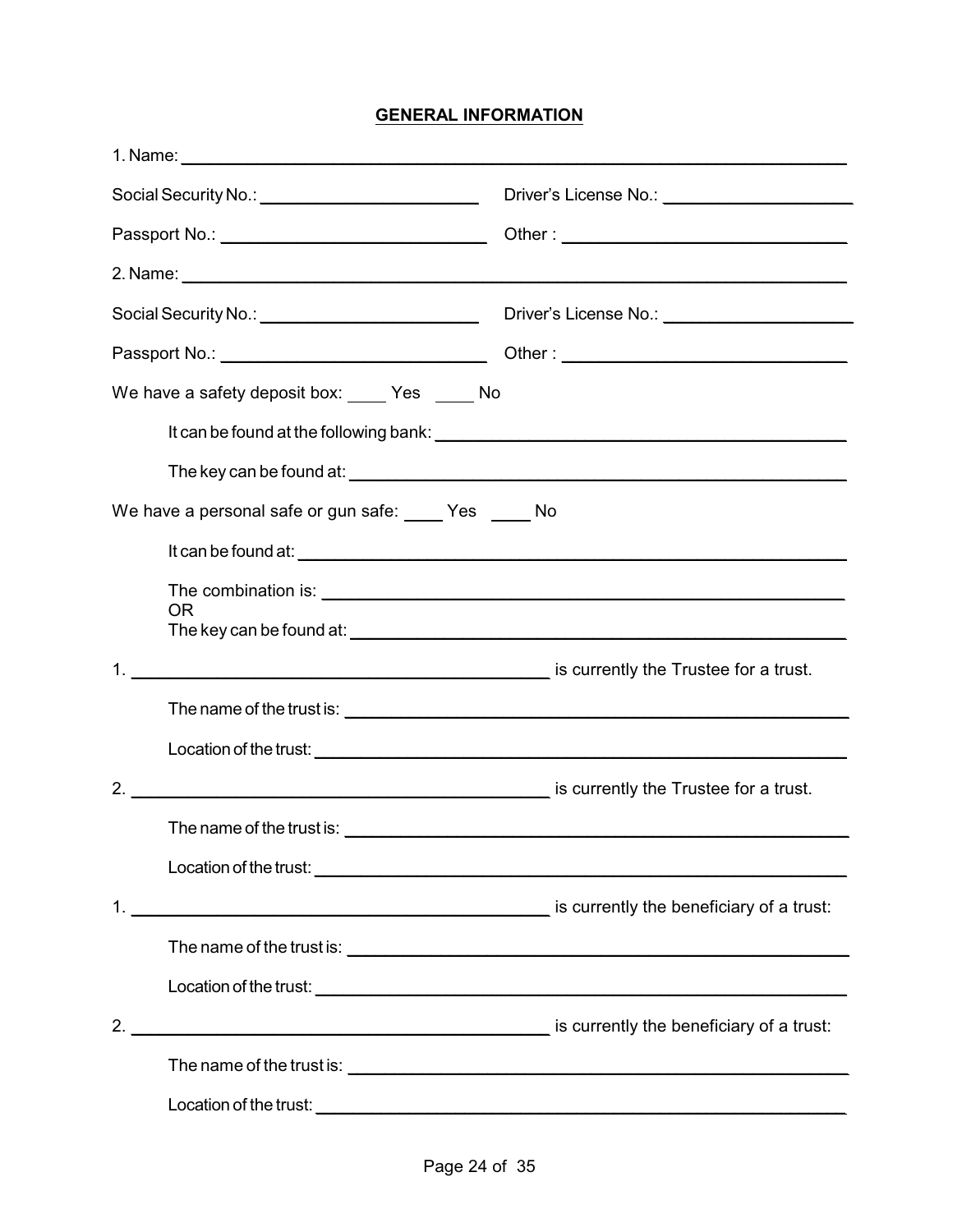#### **FUNERAL INFORMATION FOR:**

| (Name)                                                                                                                                      |                  |  |
|---------------------------------------------------------------------------------------------------------------------------------------------|------------------|--|
| The following is Information I have written concerning my eventual death. It is my desire that<br>what I have written be done by my family. |                  |  |
|                                                                                                                                             |                  |  |
|                                                                                                                                             |                  |  |
|                                                                                                                                             | Pre-paid: Yes No |  |
|                                                                                                                                             |                  |  |
|                                                                                                                                             |                  |  |
|                                                                                                                                             | Pre-paid: Yes No |  |
|                                                                                                                                             |                  |  |
|                                                                                                                                             |                  |  |
| Glasses On: Yes No                                                                                                                          |                  |  |
| Visitation Prior to Funeral Services: Ves ____ No                                                                                           |                  |  |
| Hymns or other music I desire to be played or sung at my service are:                                                                       |                  |  |
| <u> 1989 - Johann John Stone, market ar yn it ferfinning yn it ferfinning yn it ferfinning yn it ferfinning yn it</u>                       |                  |  |
|                                                                                                                                             |                  |  |
| Passages of scripture or other readings I want read during my service are: ________________________                                         |                  |  |
|                                                                                                                                             |                  |  |
|                                                                                                                                             |                  |  |
|                                                                                                                                             |                  |  |
|                                                                                                                                             |                  |  |
|                                                                                                                                             |                  |  |
|                                                                                                                                             |                  |  |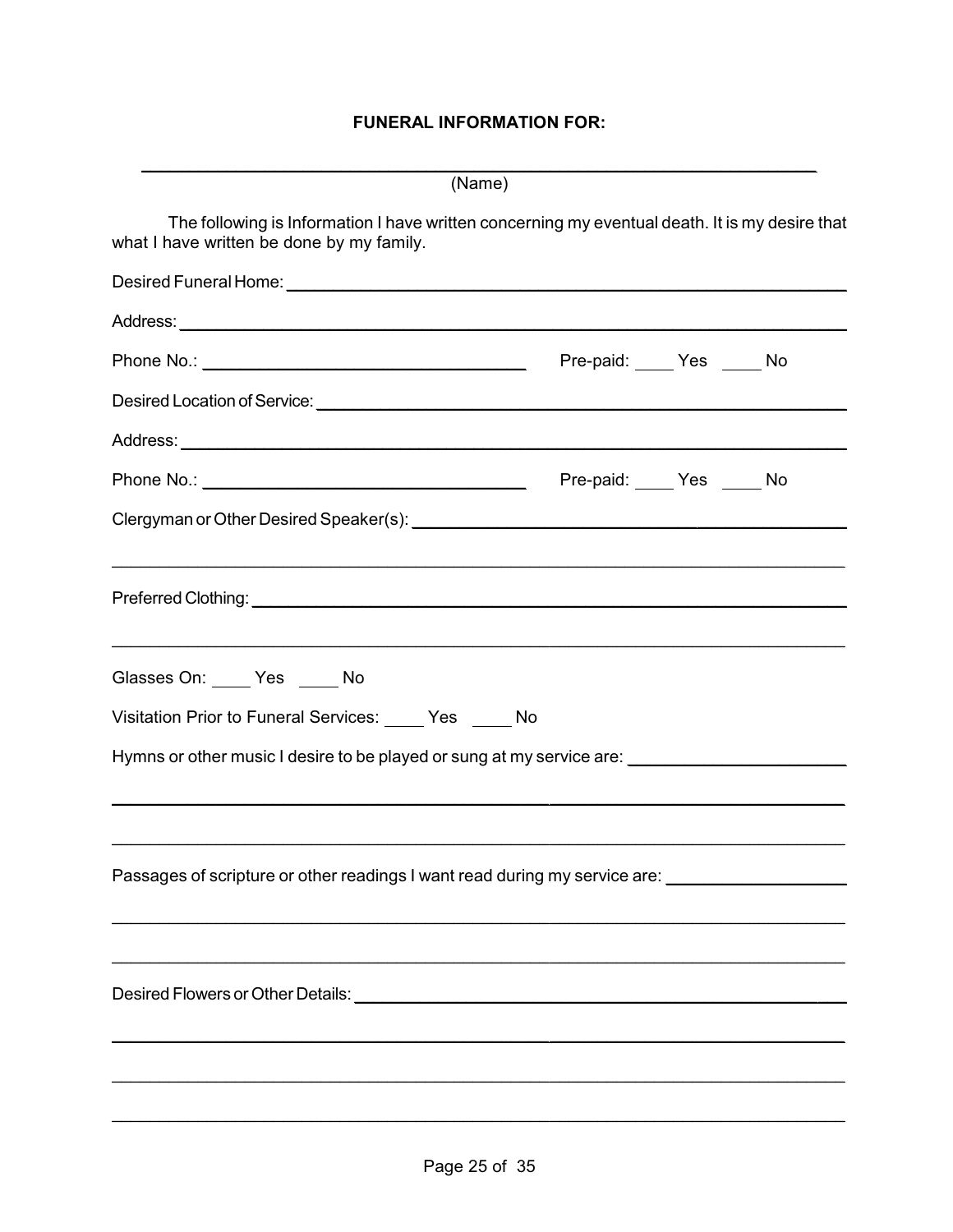# **FUNERAL INFORMATION**<br>(continued)

If possible, I would like for the following persons to serve as my pallbearers:

| <u> 1989 - Johann Stoff, amerikansk politiker (d. 1989)</u>                                                                                                                                                                   | Phone No.: ________________________   |
|-------------------------------------------------------------------------------------------------------------------------------------------------------------------------------------------------------------------------------|---------------------------------------|
|                                                                                                                                                                                                                               | Phone No.: _________________________  |
| <u> 1989 - Johann John Stone, mars and deutscher Stone (1989)</u>                                                                                                                                                             | Phone No.: ________________________   |
|                                                                                                                                                                                                                               | Phone No.: _________________________  |
| Alternate pallbearers:                                                                                                                                                                                                        |                                       |
|                                                                                                                                                                                                                               |                                       |
| <u> 1989 - Johann John Stoff, deutscher Stoffen und der Stoffen und der Stoffen und der Stoffen und der Stoffen un</u>                                                                                                        | Phone No.: _________________________  |
| the control of the control of the control of the control of the control of the control of the control of the control of the control of the control of the control of the control of the control of the control of the control |                                       |
|                                                                                                                                                                                                                               | Phone No.: _________________________  |
|                                                                                                                                                                                                                               | Phone No.: __________________________ |
| Honorary pallbearers:                                                                                                                                                                                                         |                                       |
|                                                                                                                                                                                                                               | Phone No.:                            |
|                                                                                                                                                                                                                               | Phone No.: _______________________    |
|                                                                                                                                                                                                                               | Phone No.: ________________________   |
|                                                                                                                                                                                                                               | Phone No.: _______________________    |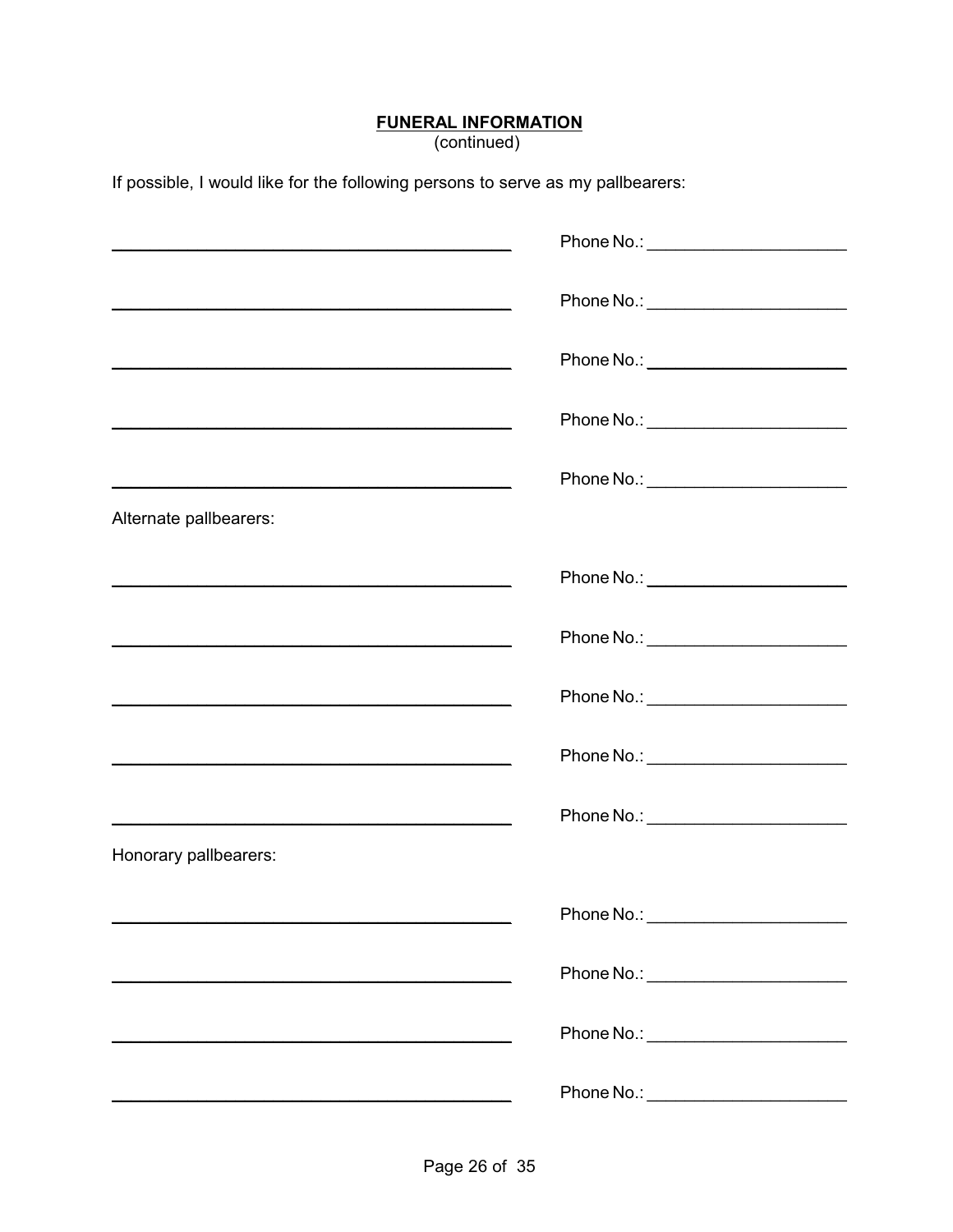# **FUNERAL INFORMATION**<br>(continued)

|  | I hereby direct the following disposition be made of my remains:                   |                                                                                                     |
|--|------------------------------------------------------------------------------------|-----------------------------------------------------------------------------------------------------|
|  |                                                                                    | ___ Burial   _____ Cremation   ____ Other (explain) ____________________________                    |
|  |                                                                                    | Name of cemetery or other final resting place: _________________________________                    |
|  |                                                                                    |                                                                                                     |
|  |                                                                                    |                                                                                                     |
|  |                                                                                    |                                                                                                     |
|  |                                                                                    |                                                                                                     |
|  |                                                                                    |                                                                                                     |
|  |                                                                                    | I have already purchased a headstone or other memorial plaque: _____ Yes _____ No                   |
|  | It has already been set/placed at my desired final resting place: ____ Yes ____ No |                                                                                                     |
|  |                                                                                    | If I have not purchased a headstone or other memorial plaque tablet, the type I desire is: ________ |
|  |                                                                                    |                                                                                                     |
|  |                                                                                    |                                                                                                     |
|  |                                                                                    |                                                                                                     |
|  |                                                                                    |                                                                                                     |
|  |                                                                                    | Inscribe the following on the headstone or other memorial plaque tablet: __________________________ |
|  |                                                                                    |                                                                                                     |
|  |                                                                                    |                                                                                                     |
|  |                                                                                    |                                                                                                     |
|  |                                                                                    |                                                                                                     |
|  |                                                                                    | Additional comments about my funeral/burial wishes: ____________________________                    |
|  |                                                                                    |                                                                                                     |
|  |                                                                                    |                                                                                                     |
|  |                                                                                    |                                                                                                     |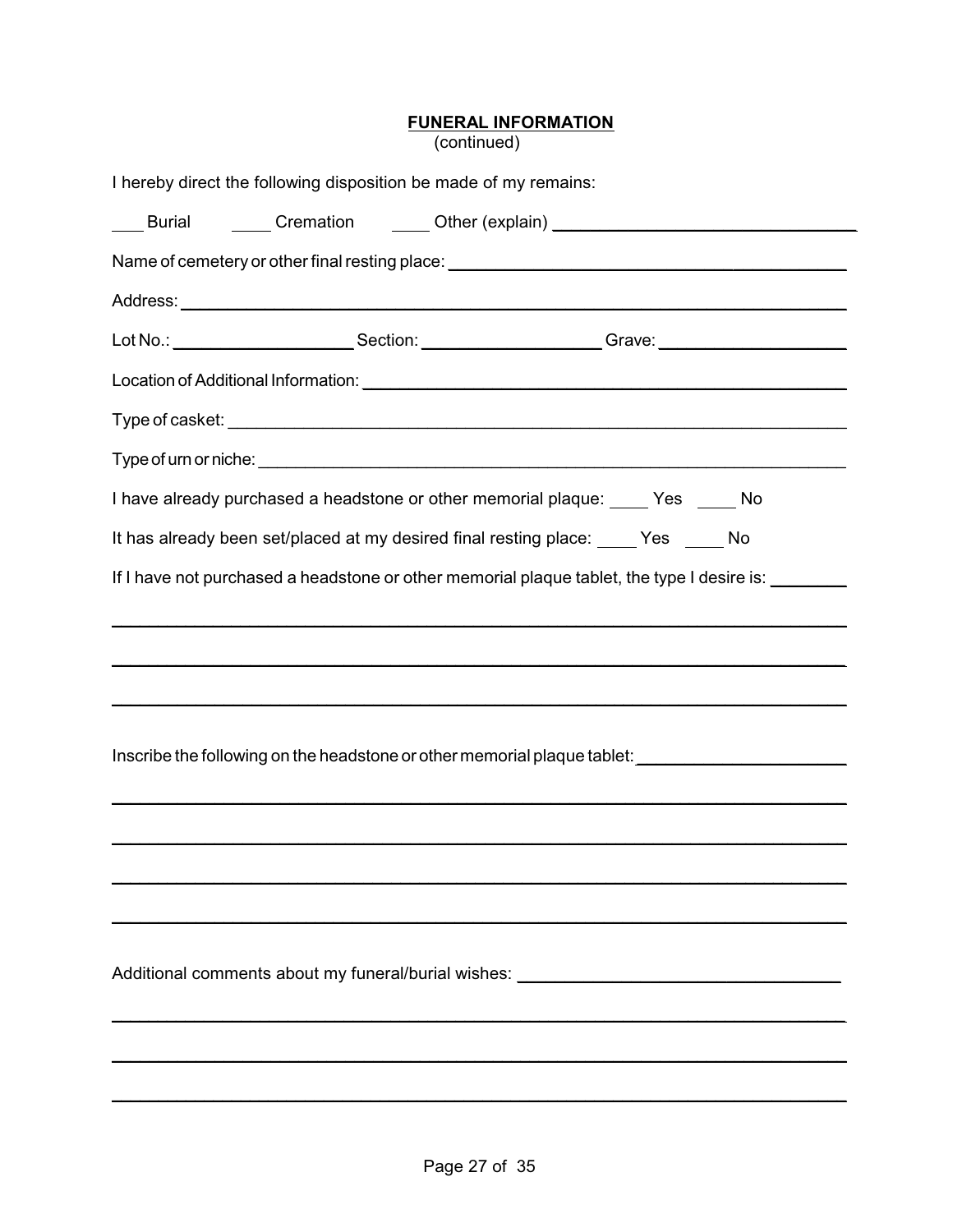#### **FUNERAL INFORMATION**

(continued)

| I have a burial policy: |  |
|-------------------------|--|
|                         |  |
|                         |  |
|                         |  |
| Additional information: |  |
|                         |  |
|                         |  |
|                         |  |
|                         |  |
|                         |  |
|                         |  |
|                         |  |

Note: Social Security pays an amount for funeral services if there is a surviving spouse. Also, many veterans have a funeral benefit that will help with their expenses. The funeral director will take care of these matters with your family while making arrangements for your service.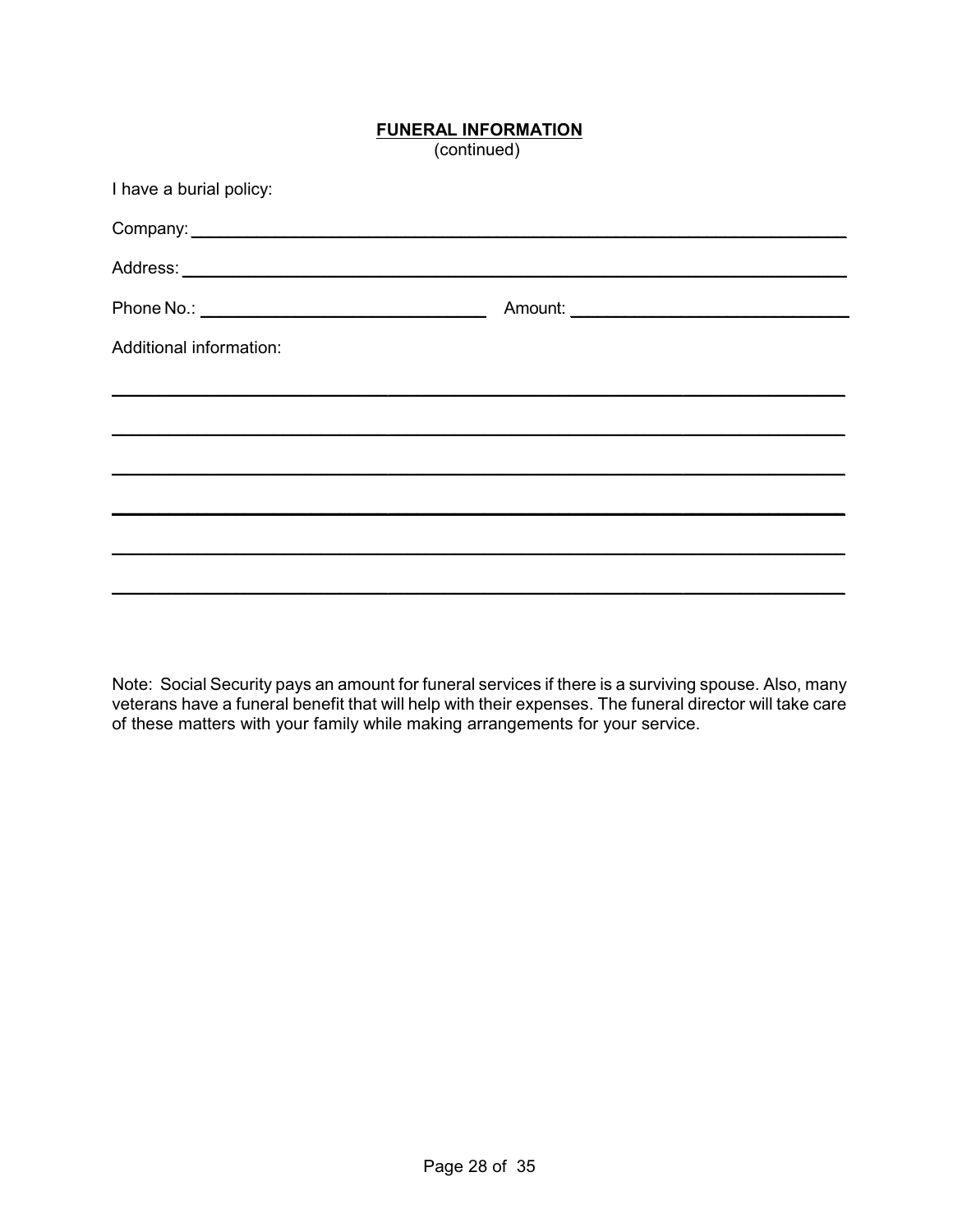#### **FUNERAL INFORMATION**

(continued)

Every individual is deserving of a meaningful obituary written in their memory. It is here that you may list those achievements and accomplishments that have been of pride to you and your family.

| ,我们也不能在这里的时候,我们也不能在这里的时候,我们也不能在这里的时候,我们也不能会在这里的时候,我们也不能会在这里的时候,我们也不能会在这里的时候,我们也不                                    |
|---------------------------------------------------------------------------------------------------------------------|
|                                                                                                                     |
|                                                                                                                     |
| <u> 1989 - John Harry Harry Harry Harry Harry Harry Harry Harry Harry Harry Harry Harry Harry Harry Harry Harry</u> |
|                                                                                                                     |
|                                                                                                                     |
|                                                                                                                     |
|                                                                                                                     |
|                                                                                                                     |
|                                                                                                                     |
|                                                                                                                     |
|                                                                                                                     |
|                                                                                                                     |
|                                                                                                                     |
|                                                                                                                     |
|                                                                                                                     |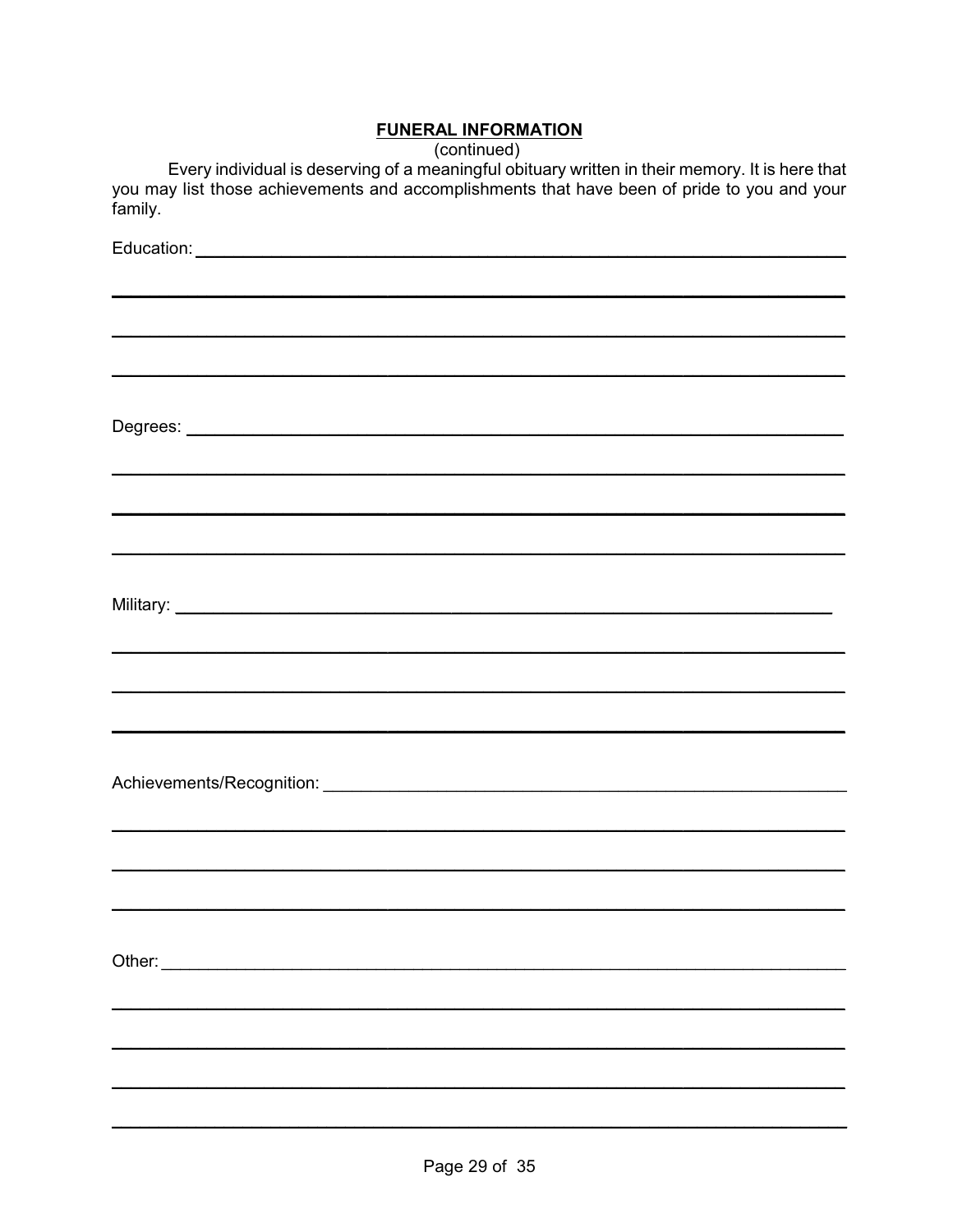#### **FUNERAL INFORMATION FOR:**

| (Name)                                                                                                                                                                                                                         |                  |  |
|--------------------------------------------------------------------------------------------------------------------------------------------------------------------------------------------------------------------------------|------------------|--|
| The following is Information I have written concerning my eventual death. It is my desire that what<br>I have written be done by my family.                                                                                    |                  |  |
|                                                                                                                                                                                                                                |                  |  |
|                                                                                                                                                                                                                                |                  |  |
|                                                                                                                                                                                                                                | Pre-paid: Yes No |  |
|                                                                                                                                                                                                                                |                  |  |
|                                                                                                                                                                                                                                |                  |  |
|                                                                                                                                                                                                                                |                  |  |
|                                                                                                                                                                                                                                |                  |  |
| Preferred Clothing: University of the Contract of the Contract of the Contract of the Contract of the Contract of the Contract of the Contract of the Contract of the Contract of the Contract of the Contract of the Contract |                  |  |
| Glasses On: _____ Yes _____ No                                                                                                                                                                                                 |                  |  |
| Visitation Prior to Funeral Services: Ves ____ No                                                                                                                                                                              |                  |  |
| Hymns or other music I desire to be played or sung at my service are: _____________________________                                                                                                                            |                  |  |
|                                                                                                                                                                                                                                |                  |  |
| Passages of scripture or other readings I want read during my service are: ________________________                                                                                                                            |                  |  |
|                                                                                                                                                                                                                                |                  |  |
|                                                                                                                                                                                                                                |                  |  |
| <u> 1989 - Johann Stoff, deutscher Stoffen und der Stoffen und der Stoffen und der Stoffen und der Stoffen und de</u><br><u> 1989 - Jan James Alexander (f. 1989)</u>                                                          |                  |  |
|                                                                                                                                                                                                                                |                  |  |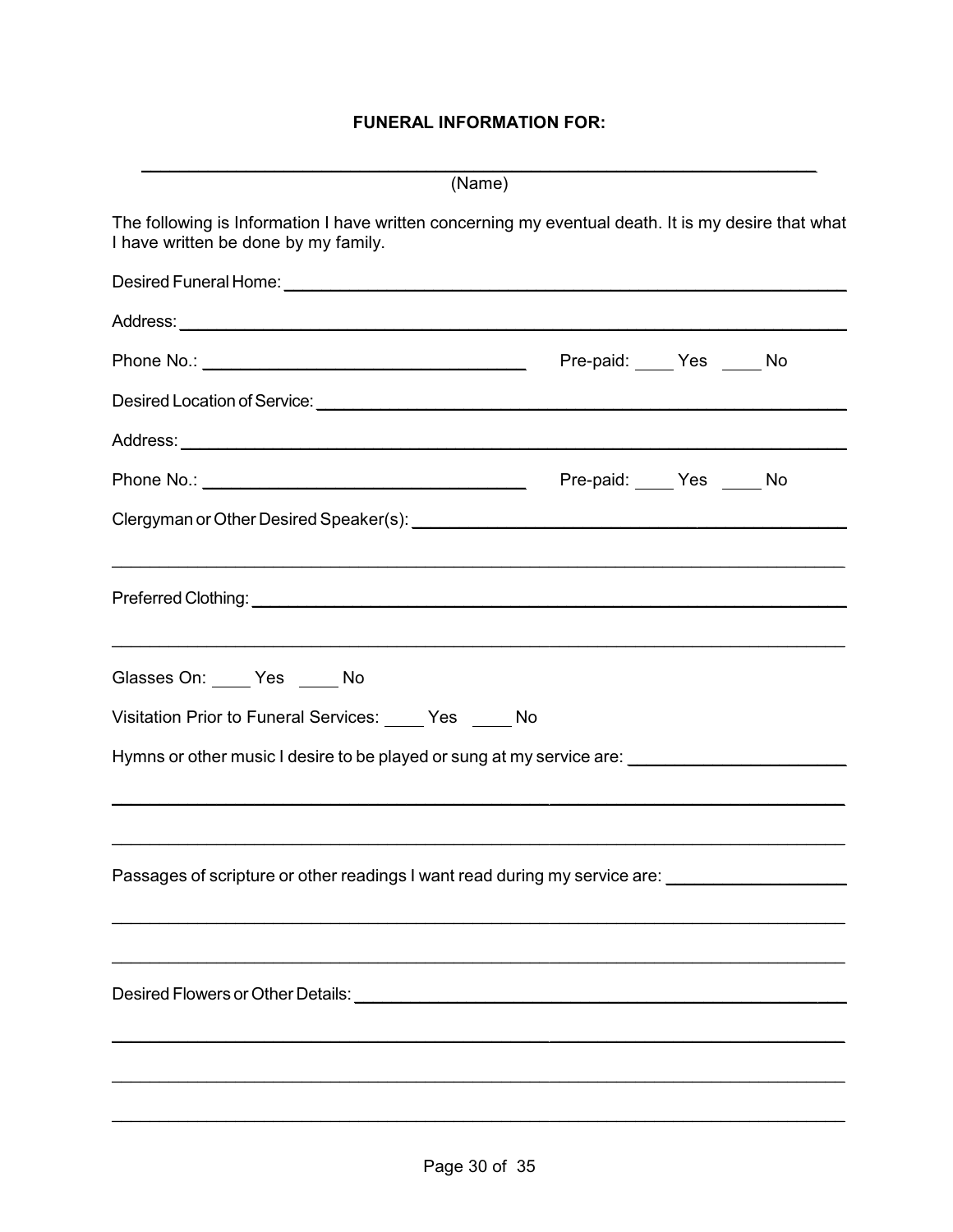# **FUNERAL INFORMATION**<br>(continued)

If possible, I would like for the following persons to serve as my pallbearers:

|                                                                     | Phone No.: _________________________  |
|---------------------------------------------------------------------|---------------------------------------|
|                                                                     | Phone No.: ________________________   |
| <u> 1989 - Johann John Stone, market fransk politiker (d. 1989)</u> |                                       |
| <u> 1980 - Johann Barbara, martxa eta politikaria (h. 1908).</u>    | Phone No.: _________________________  |
|                                                                     | Phone No.: ________________________   |
| Alternate pallbearers:                                              |                                       |
|                                                                     |                                       |
| <u> 1989 - Johann Barbara, martxa alemaniar amerikan basar da a</u> |                                       |
|                                                                     | Phone No.: __________________________ |
|                                                                     |                                       |
| <u> 1989 - Johann Stoff, amerikansk politiker (d. 1989)</u>         | Phone No.: _______________________    |
| Honorary pallbearers:                                               |                                       |
|                                                                     | Phone No.:                            |
|                                                                     | Phone No.: _________________________  |
|                                                                     | Phone No.: ________________________   |
|                                                                     | Phone No.: ________________________   |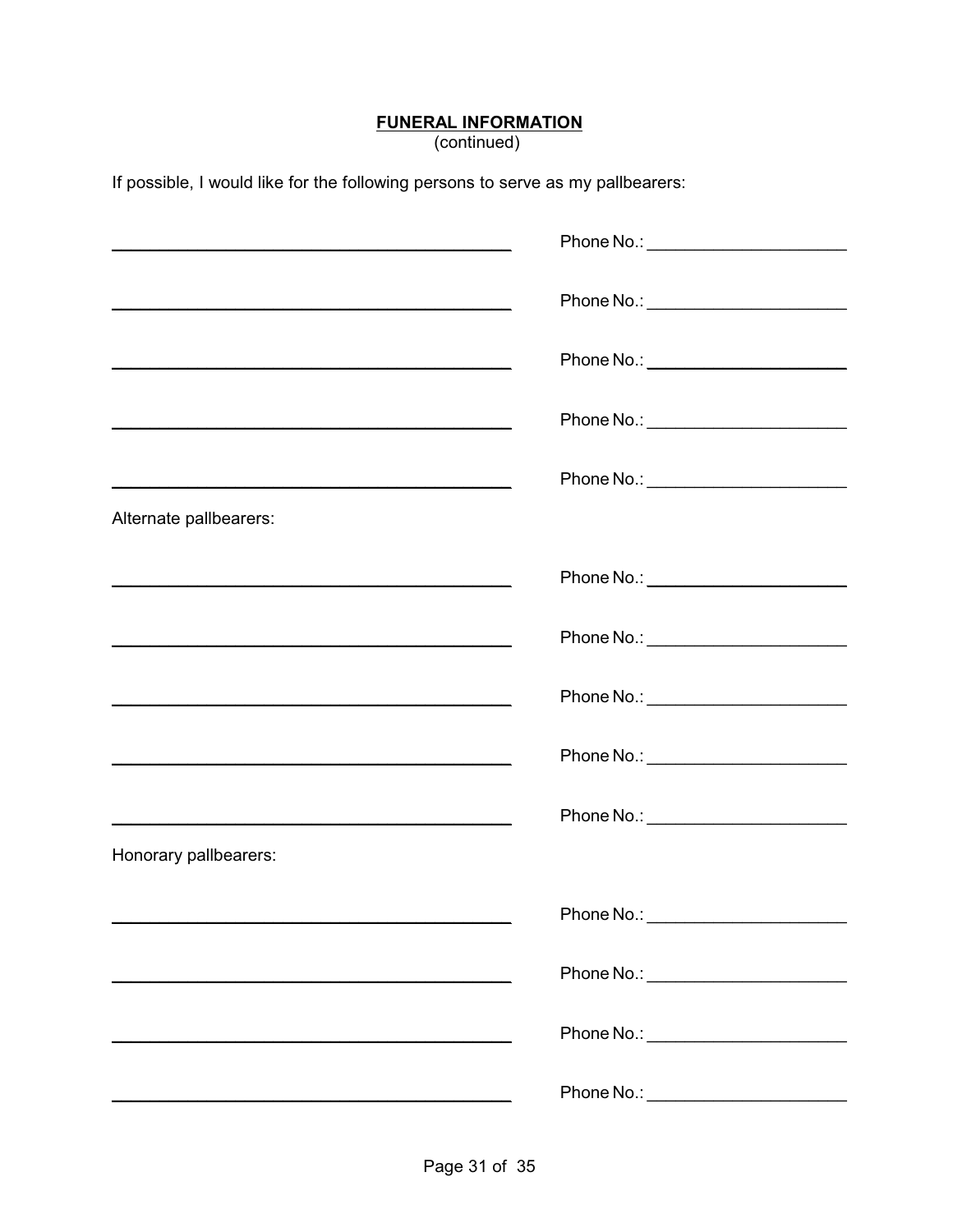# **FUNERAL INFORMATION**<br>(continued)

|  | I hereby direct the following disposition be made of my remains:                   |                                                                                                     |
|--|------------------------------------------------------------------------------------|-----------------------------------------------------------------------------------------------------|
|  |                                                                                    | ___ Burial   _____ Cremation   ____ Other (explain) ____________________________                    |
|  |                                                                                    | Name of cemetery or other final resting place: _________________________________                    |
|  |                                                                                    |                                                                                                     |
|  |                                                                                    |                                                                                                     |
|  |                                                                                    |                                                                                                     |
|  |                                                                                    |                                                                                                     |
|  |                                                                                    |                                                                                                     |
|  |                                                                                    | I have already purchased a headstone or other memorial plaque: _____ Yes _____ No                   |
|  | It has already been set/placed at my desired final resting place: ____ Yes ____ No |                                                                                                     |
|  |                                                                                    | If I have not purchased a headstone or other memorial plaque tablet, the type I desire is: ________ |
|  |                                                                                    |                                                                                                     |
|  |                                                                                    |                                                                                                     |
|  |                                                                                    |                                                                                                     |
|  |                                                                                    |                                                                                                     |
|  |                                                                                    | Inscribe the following on the headstone or other memorial plaque tablet: __________________________ |
|  |                                                                                    |                                                                                                     |
|  |                                                                                    |                                                                                                     |
|  |                                                                                    |                                                                                                     |
|  |                                                                                    |                                                                                                     |
|  |                                                                                    | Additional comments about my funeral/burial wishes: ____________________________                    |
|  |                                                                                    |                                                                                                     |
|  |                                                                                    |                                                                                                     |
|  |                                                                                    |                                                                                                     |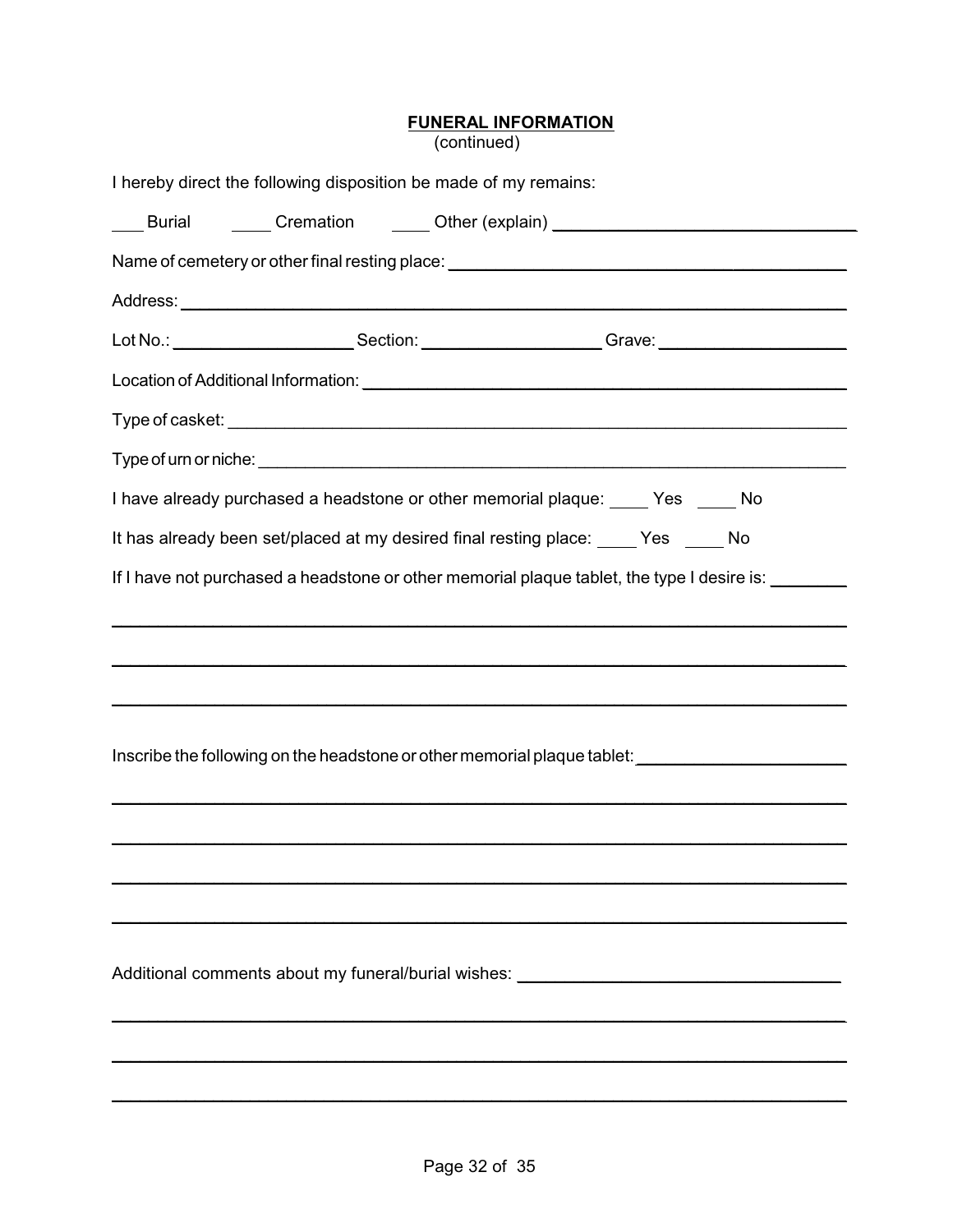#### **FUNERAL INFORMATION**

(continued)

| I have a burial policy: |  |
|-------------------------|--|
|                         |  |
|                         |  |
|                         |  |
| Additional information: |  |
|                         |  |
|                         |  |
|                         |  |
|                         |  |
|                         |  |
|                         |  |
|                         |  |

Note: Social Security pays an amount for funeral services if there is a surviving spouse. Also, many veterans have a funeral benefit that will help with their expenses. The funeral director will take care of these matters with your family while making arrangements for your service.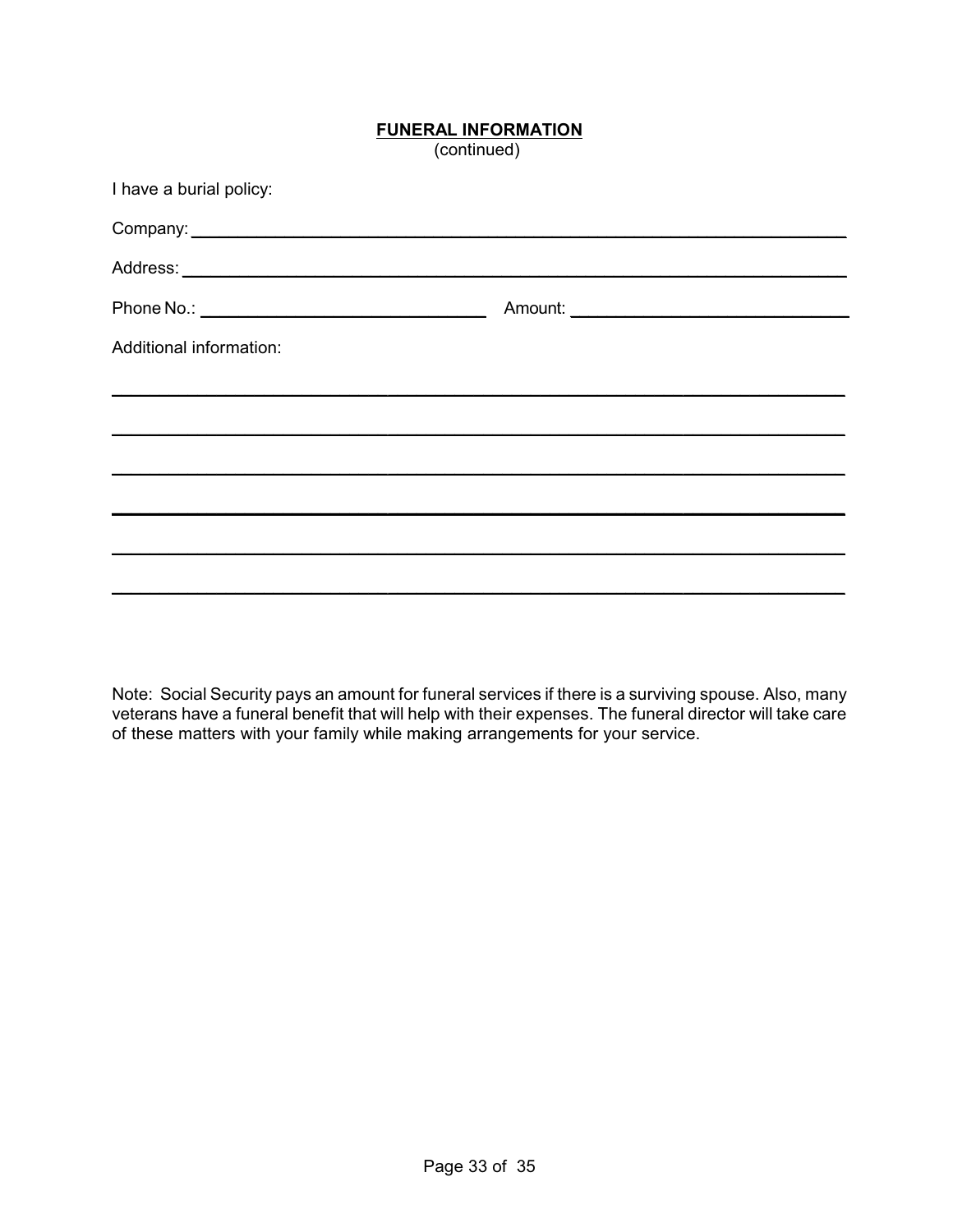#### **FUNERAL INFORMATION**

(continued)

Every individual is deserving of a meaningful obituary written in their memory. It is here that you may list those achievements and accomplishments that have been of pride to you and your family.

| ,我们也不能在这里的人,我们也不能在这里的人,我们也不能在这里的人,我们也不能在这里的人,我们也不能在这里的人,我们也不能在这里的人,我们也不能在这里的人,我们也                                                                                                                                              |
|--------------------------------------------------------------------------------------------------------------------------------------------------------------------------------------------------------------------------------|
|                                                                                                                                                                                                                                |
|                                                                                                                                                                                                                                |
| <u> 1989 - John Harry Harry Harry Harry Harry Harry Harry Harry Harry Harry Harry Harry Harry Harry Harry Harry</u>                                                                                                            |
|                                                                                                                                                                                                                                |
|                                                                                                                                                                                                                                |
|                                                                                                                                                                                                                                |
|                                                                                                                                                                                                                                |
|                                                                                                                                                                                                                                |
|                                                                                                                                                                                                                                |
|                                                                                                                                                                                                                                |
| Other: and the contract of the contract of the contract of the contract of the contract of the contract of the contract of the contract of the contract of the contract of the contract of the contract of the contract of the |
|                                                                                                                                                                                                                                |
|                                                                                                                                                                                                                                |
|                                                                                                                                                                                                                                |
|                                                                                                                                                                                                                                |
|                                                                                                                                                                                                                                |